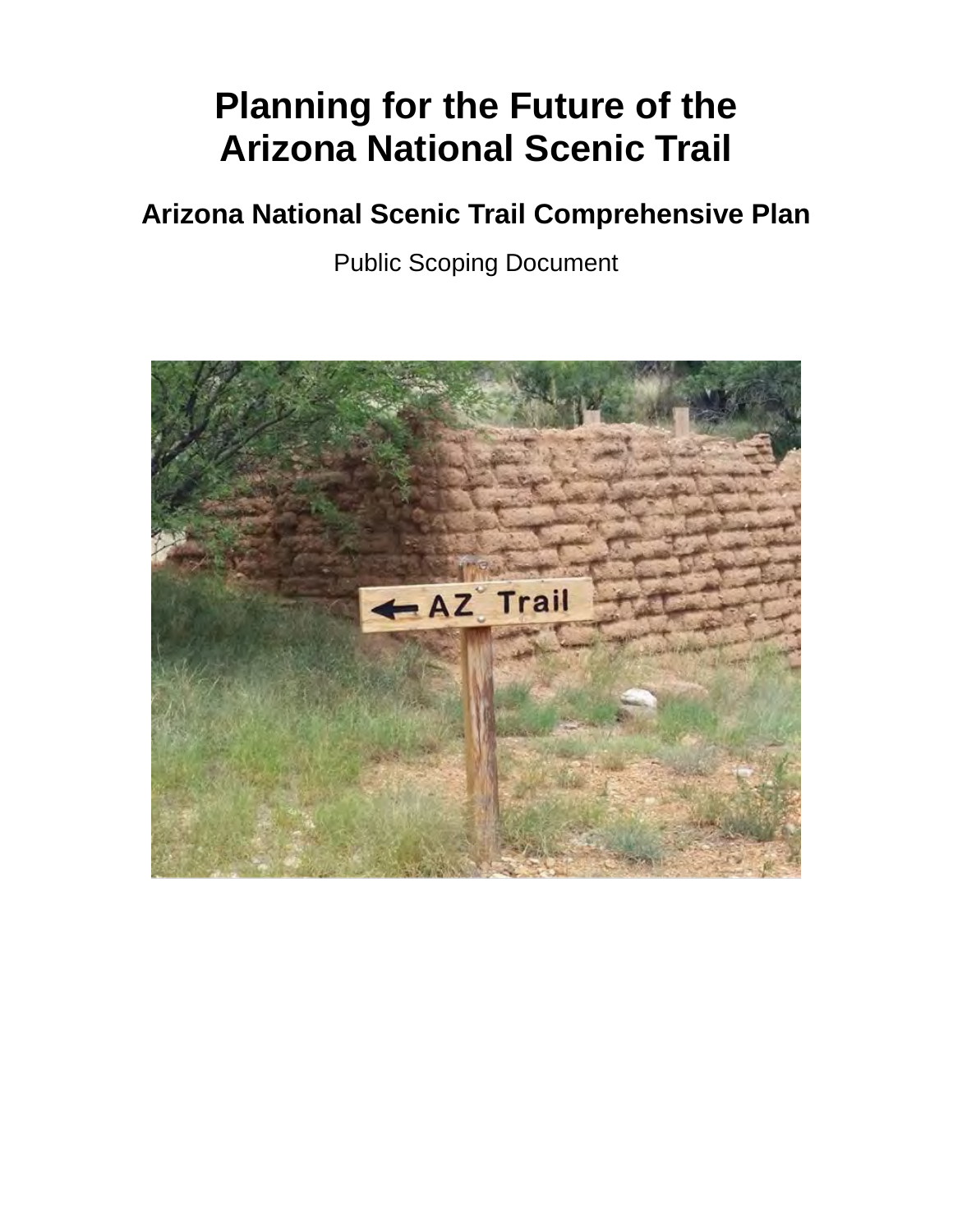

**Arizona National Scenic Trail route**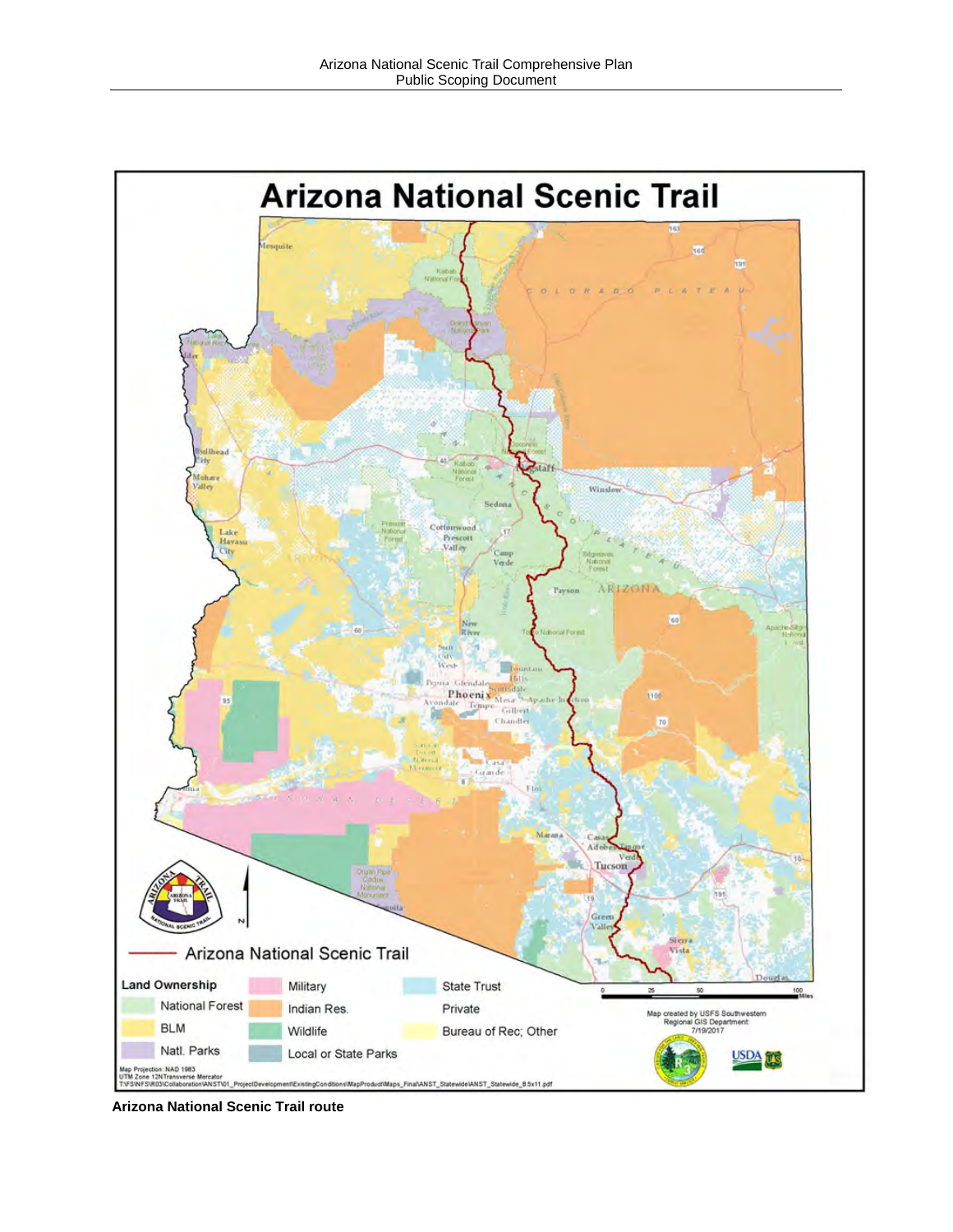## **What is the Arizona National Scenic Trail?**

The Arizona National Scenic Trail (Arizona Trail) stretches 800 miles across Arizona from Mexico to the Utah border, showcasing the state's diverse vegetation, wildlife, wilderness and scenery, and providing unparalleled opportunities for hikers, mountain bikers, equestrians and other non-motorized trail users. Initial conception of the Arizona Trail began with Dale Shewalter, who, in the 1980s, shared his vision of a trail connecting communities, mountains, canyons, deserts, forests, public lands, historic sites, wilderness areas, and other points of interest. The idea was embraced by trail users throughout Arizona, and by Arizona State Parks, the Forest Service, the Bureau of Land Management, the National Park Service, and State, county, and local governments. The Arizona Trail Association [\(http://www.aztrail.org/\)](http://www.aztrail.org/), a non-profit organization established in 1994, became an organized voice for the trail, increasing awareness, raising funds, providing comprehensive trail information for trail users, and building a volunteer workforce to construct and maintain the trail. It is this sustained grassroots support that has brought the Arizona Trail to where it is today. The Arizona Trail Association continues to grow and protect, maintain, enhance, promote and sustain the Arizona National Scenic Trail as a unique encounter with the land.

When it was clear Dale Shewalter's dream was becoming a reality, the Arizona Trail Association sought national scenic trail designation. With the help of Senator John McCain and other legislators, the National Trails System Act (P.L. 90-543), through the Omnibus Public Land Management Act of 2009 (P.L 111- 11), was amended to designate the Arizona Trail a national scenic trail; one of only 11 in the nation. Because 73 percent of the trail is on National Forest System lands, responsibility for administration of the trail was assigned to the Secretary of Agriculture and subsequently delegated to the Chief of the Forest Service.

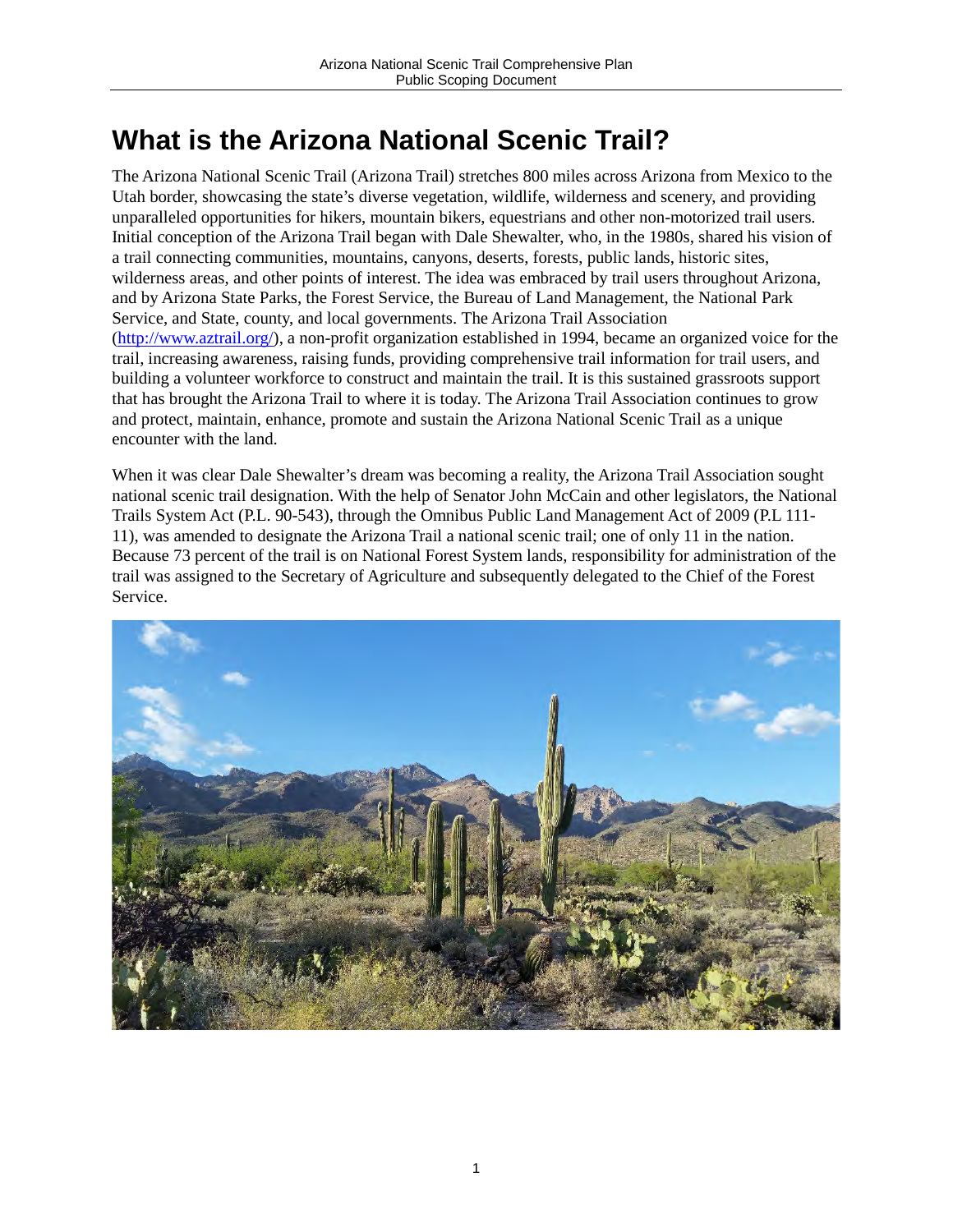## **Why do we need a comprehensive plan?**

Our purpose in preparing a comprehensive plan for the Arizona National Scenic Trail, a Congressionally designated trail, is to (1) meet the legislative requirements for national scenic trails under the National Trails System Act and (2) provide a shared vision for long-term administration of the trail and coordinated management across federal and non-federal lands in order to protect the nature and purposes of the trail, the significant natural, historic, scenic, and cultural resources within the trail corridor, and the nationally significant recreation experience for which the trail was designated.



### Why here and why now?

The National Trails System Act (NTSA) requires the Forest Service, as the agency charged with administering the Arizona Trail, to prepare a trail-wide comprehensive plan and submit the plan to Congress. As indicated on the map that accompanied the enabling legislation for the trail [\(https://www.fs.usda.gov/Internet/FSE\\_DOCUMENTS/fseprd542320.pdf\)](https://www.fs.usda.gov/Internet/FSE_DOCUMENTS/fseprd542320.pdf), the more than 800-mile route travels from Mexico to Utah through the Coronado, Tonto, Coconino, and Kaibab National Forests, Grand Canyon and Saguaro National Parks, Coronado National Memorial, Walnut Canyon National Monument, public lands administered by the Tucson and Arizona Strip Bureau of Land Management Field Offices, Oracle State Park, Arizona State Trust lands, and county, municipal, and private lands. We need a comprehensive plan to guide the long-term administration and management of the Arizona Trail as a single entity and to represent an "all lands" shared vision for trail connectivity, stewardship, and services along the length of the trail across all jurisdictions.

### **The comprehensive plan will:**

- Establish trail-wide guidance to define how resources are to be protected and visitor uses and experiences are to be achieved;
- Consider the concerns, expectations and values of the public and landowners along the trail and define the role of managers and partners to ensure management decisions promote the efficient use of public resources; and
- Provide direction for addressing the unique challenges and demands of protecting the resources, qualities, values and associated settings of the trail and its corridor, and the outstanding opportunities for a diversity of non-motorized recreation experiences.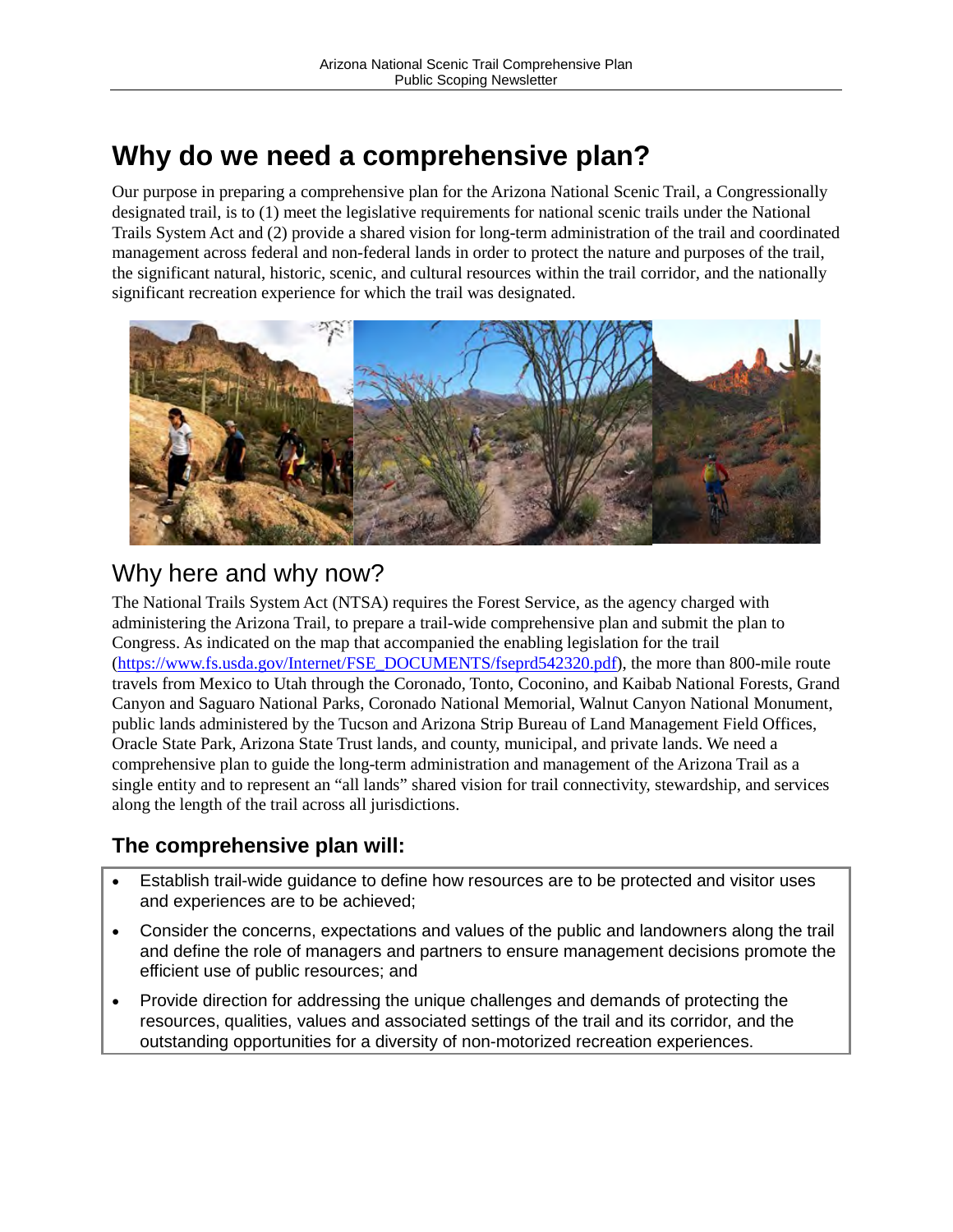## **What will the comprehensive plan contain?**

The National Trails System Act requires we develop a comprehensive plan for the acquisition, management, development, and use of a national scenic trail, and establishes direction for comprehensive planning.



### **Key components of this comprehensive plan will:**

- describe the nature and purposes of the trail, including primary trail uses and the desired trail experience;
- describe the trail corridor, including significant natural, historical, and cultural resources to be preserved;
- delineate the minimum management corridor needed to protect the Arizona Trail and its associated resources, qualities, values and uses;
- identify objectives and practices for protecting the trail and its corridor;
- provide guidelines for trail standards, facility development, trail marking, and visitor capacity;
- provide recommendations for protecting lands through acquisition, easements or agreements that include details for cooperating with local landowners to manage the trail.

## **How do we accomplish our vision for the future?**

Planning for the future of the Arizona National Scenic Trail is a decision-making process, and comprehensive planning is the broadest level of decision-making for national trails. Our comprehensive planning team will conduct the environmental analysis necessary to establish the comprehensive plan in compliance with the National Environmental Policy Act (NEPA). The comprehensive plan is a long-term programmatic plan designed to provide guidance and recommendations for future actions that would be pursued through local agency land management plans, project-specific NEPA analyses, and agreements with land owners and land managers.

An essential element in developing the comprehensive plan is involving you, the public, to help us determine the range of resource conditions and visitor experiences that should be achieved and maintained over time. With the help of land managers, partners and interested groups, tribes, and individuals, we will explore options and opportunities for the Arizona Trail and develop a successful comprehensive plan.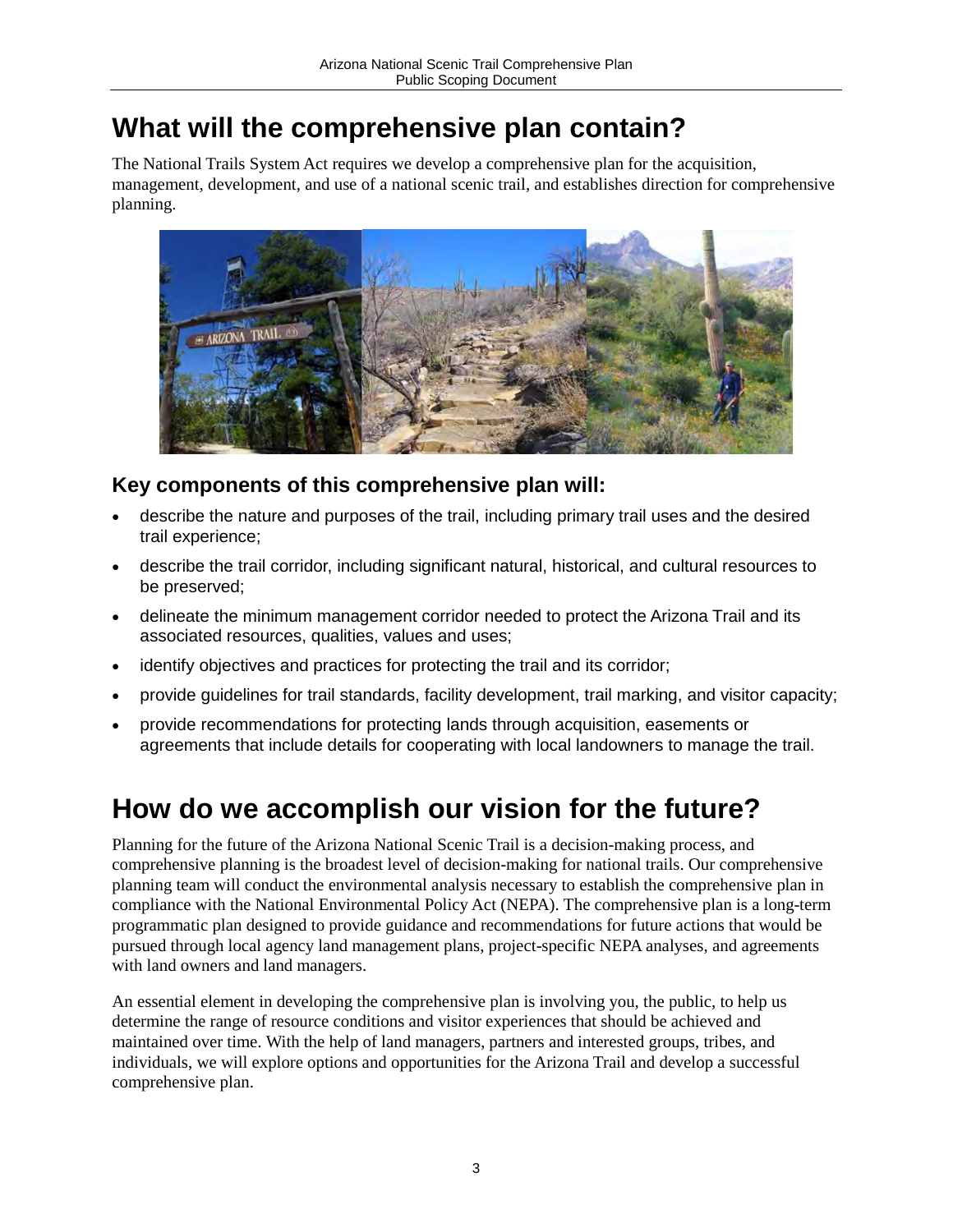

### Preliminary Concerns and Opportunities Identified

One of the first steps in any planning process is the discovery phase in which we gather initial ideas about what the plan should address. We began the process of identifying issues and opportunities for the trail in 2011 and 2012, by interviewing Arizona Trail supporters, users, and land managers. We conducted four public workshops and two workshops with Arizona Trail Association members. Through the collaborative energies of these trail users, stakeholders, advocates and members of the general public, together with federal, state, and local agencies, we defined significant values and identified trends, challenges, and opportunities associated with the Arizona Trail.

Feedback from this initial public sensing, along with the assessment of current conditions conducted by our interdisciplinary planning team, have helped us to identify a preliminary set of issues and opportunities related to the Arizona Trail. The following topics, together with other concerns and opportunities that may be identified, could be addressed as part of the comprehensive planning effort.

- Portions of the designated route are located on motorized routes (roads and trails);
- Some current management designations along the route include uses that substantially interfere with the nature and purposes of the trail;
- The unavailability of potable water makes portions of the trail unusable for several months of the year;
- In some sections, insufficient or inconsistent trail maintenance and signing pose safety concerns and detract from national scenic trail values;
- Equestrian and mountain bike use is not adequately accommodated along the length of the trail;
- Trail use and events on the Arizona National Scenic Trail are increasing and need to be managed in a way that does not detract from the trail experience and opportunities for all users;
- Other existing or proposed land uses along the designated route create impacts that damage scenic resources and the recreation experience of visitors in the short term and, in some cases could permanently damage the values for which the trail was designated.
- Connecting the trail to nearby communities supports economic growth and community development.

Land managers and the Arizona Trail Association continue to make significant improvement to the Arizona Trail through re-alignments and improved signage, access, and maintenance. Non-the-less, these core challenges remain, as well as the opportunities principal to future management decisions.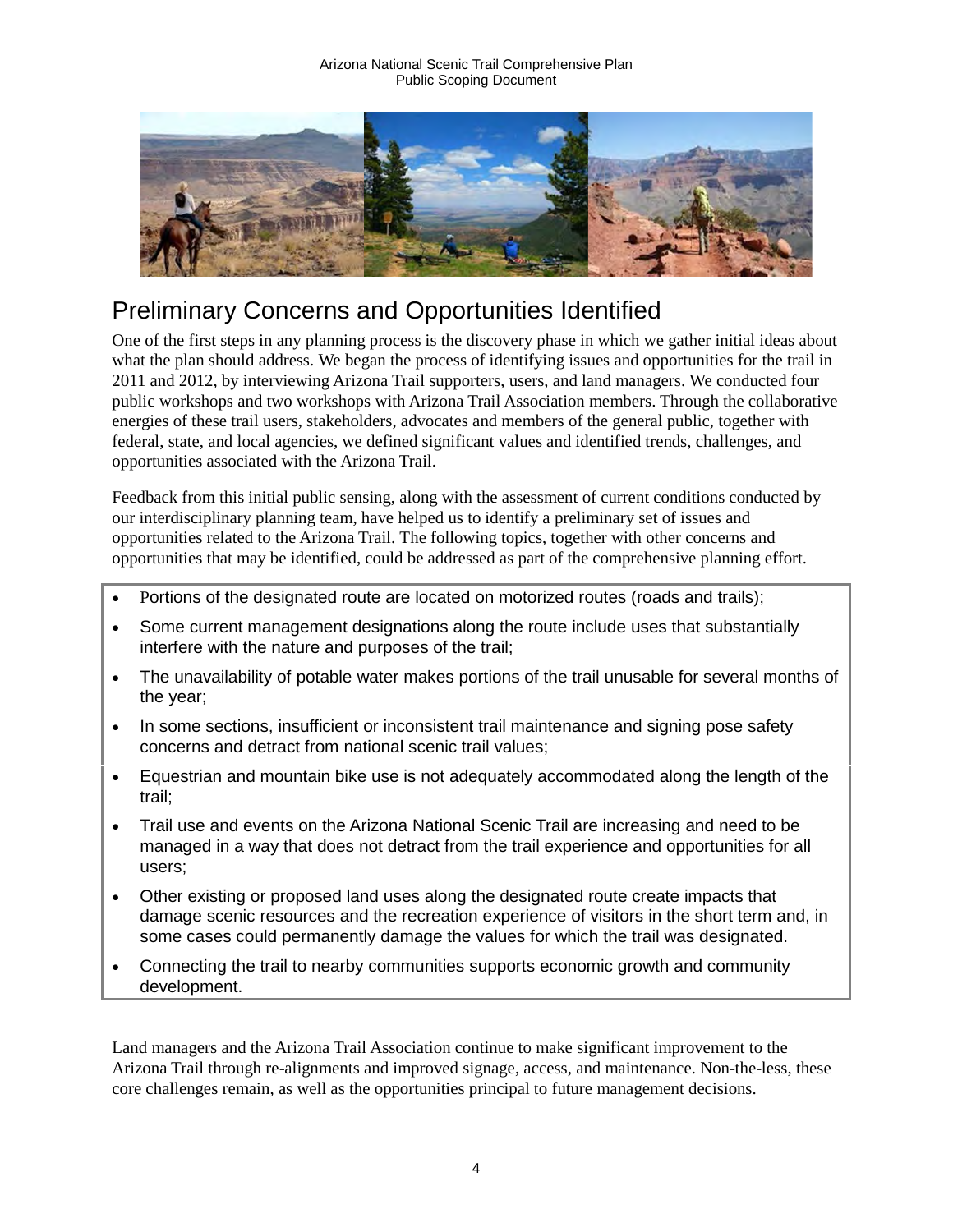## The Proposed Action

The National Environmental Policy Act and the implementing regulations for each of the federal agencies with responsibilities for the Arizona National Scenic Trail require assessment of the potential environmental impacts of management actions on federal lands. Our proposal addressing the need to take action, our evaluation of the relevant environmental effects, and the components of the comprehensive plan that require NEPA analysis, apply to those portions of the trail traversing federal lands. The proposed action would guide the coordinated, long-term administration and management of federal lands within the trail corridor, and on non-federal lands where the Arizona National Scenic Trail exists within federally managed rights-of-way or easements, or where it is managed through intergovernmental or cooperative agreements.

### **Elements of the proposed action include:**

- Nature and purposes unique to the Arizona National Scenic Trail, including the desired key characteristics of the trail experience and the primary trail uses [NTSA Sec. 7(c)];
- Recommended trail route relocations that provide for maximum outdoor recreation potential and for the conservation and enjoyment of the nationally significant scenic, historic, natural, or cultural qualities along the route [NTSA Sec. 3(a)];
- Connecting and side trails to provide additional public access or additional recreational opportunities [NTSA Sec. 6; FSM 2353.32];
- A trail management corridor of sufficient width to manage the trail in accordance with its nature and purposes and provide for the conservation and enjoyment of the associated significant resources [NTSA Sec. 3(a)];
- Objectives and practices for managing the trail corridor, including the identification of significant natural, historical, and cultural resources to be preserved, to ensure the values for which the trail was established remain intact [NTSA Sec. 5(e); EO 13195];
- An identified carrying capacity and/or the process and criteria for determining carrying capacity of the trail and a plan for its implementation [NTSA Sec. 5(e)].



So that you can better understand how each of these elements fits into the comprehensive plan, we have described each of them in more detail, below.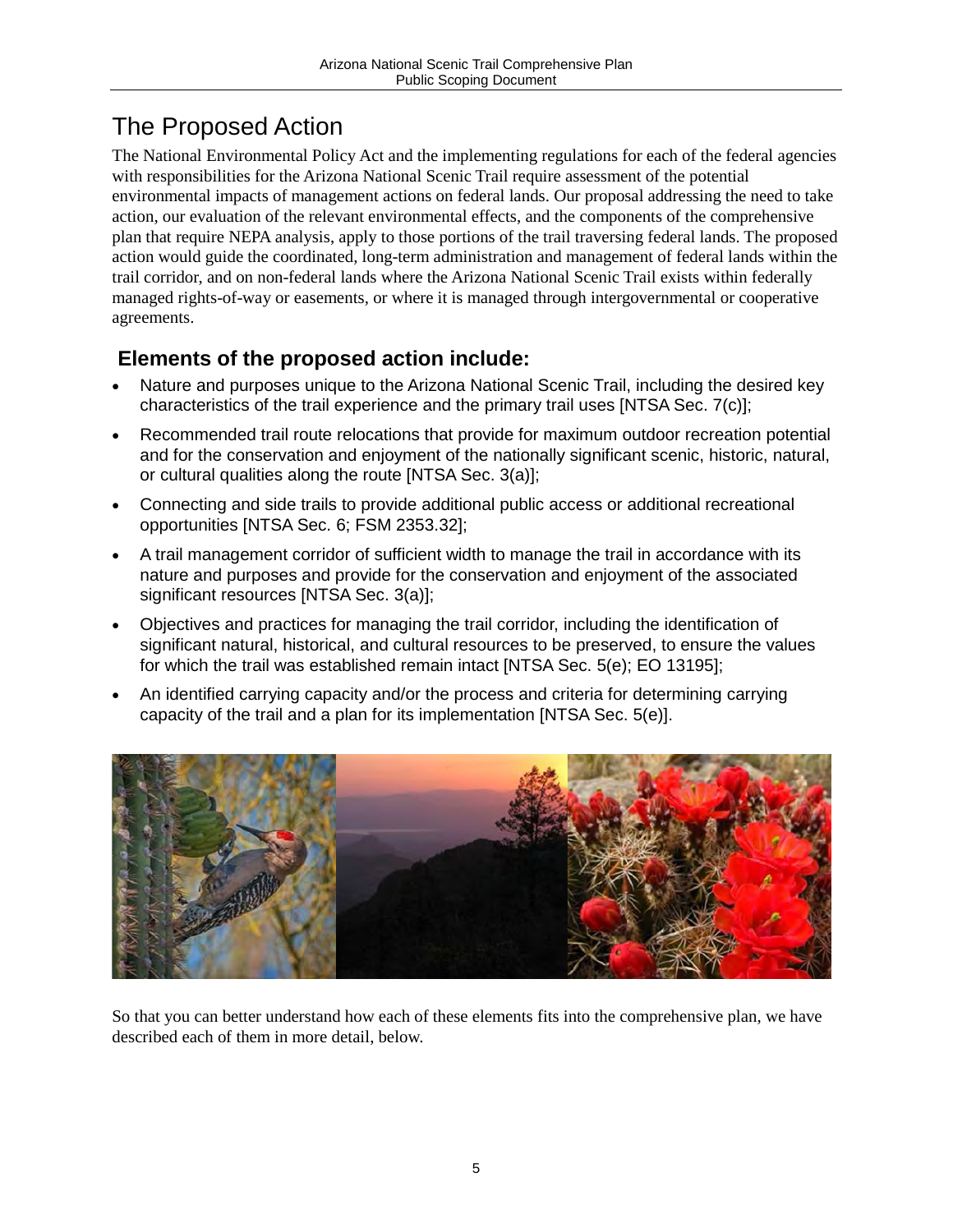### **Nature and Purposes**

The nature and purposes of a national scenic trail define the ideal trail setting and the context for what types of uses and activities are appropriate for the trail and its corridor. The nature and purposes are critical to the proper protection and management of national scenic trails and can be derived, in part, from Sec. 3(a)(2) and Sec. 7(c) of the National Trails System Act.

The nature and purposes of the Arizona Trail broadly define the desired key characteristics of the trail setting and experience and establish the context for appropriate activities and uses for the trail and its management corridor. In developing the nature and purposes, we have looked to the basic intent of the National Trails System Act, subsequent executive orders, elements of legislative history, and to the original vision for the Arizona Trail for guidance. If you are interested in how we established the nature and purposes of the trail, you can view the background document on the project website.

### **Nature:**

The Arizona National Scenic Trail is a primitive, non-motorized long-distance route that preserves and showcases the unique and diverse scenic, natural, historic and cultural treasures of Arizona and our nation. The Trail experience provides opportunities for quality recreation, self-reliance and discovery within a corridor of open space defined by the spectacular natural landscapes of the state.

### **Purposes:**

- Connecting deserts, mountains, forests, wilderness, canyons, communities, and people;
- Linking existing and new trail segments to form a continuous pathway south to north across the state;
- Providing high quality recreation and educational experiences for Arizona's residents and visitors;
- Promoting land stewardship in the development and use of the trail in a way that cultivates appreciation and protection of the State's natural and cultural resources as a legacy for future generations;
- Promoting multiple non-motorized trail uses, primarily hiking, horseback riding, mountain biking, and cross-country skiing on a shared trail while observing local land management objectives;
- Continuing the existing model of public-private partnership to create and maintain a long-distance trail.
- Offering wildness, remoteness and solitude while providing opportunities for day use as well as longer treks.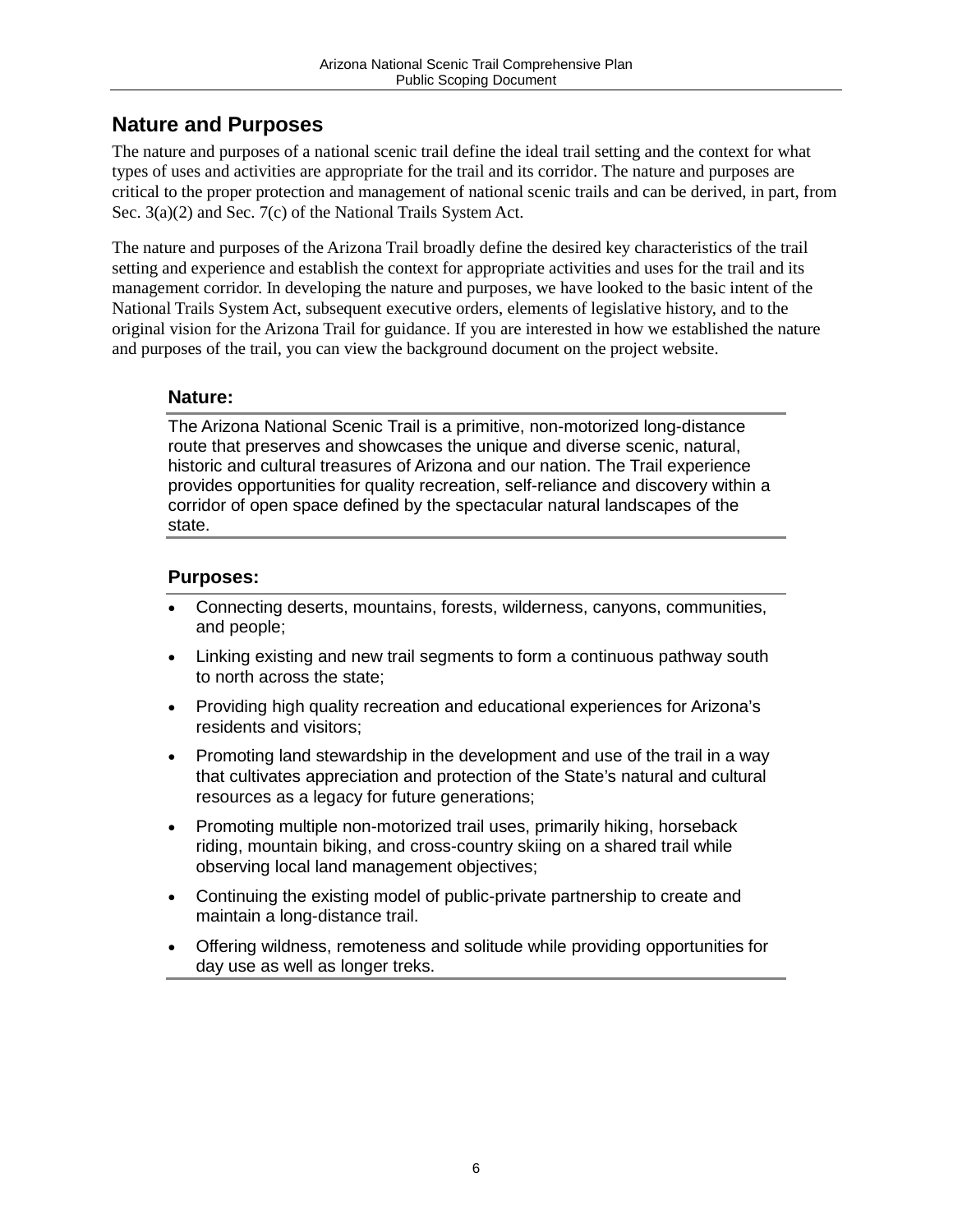### **Trail Route Relocations**

A segment of a national scenic trail corridor may be relocated to preserve the nature and purposes for which the trail was established and to promote sound multiple-use management. We may need to relocate segments of the designated trail route in order to provide for the nature and purposes of the trail and to harmonize with existing land management plans.

An 'optimal location review process' has been drafted for the Arizona Trail, which establishes the framework for locating or relocating segments of the trail. Arizona Trail partners may initiate the optimal location review process to resolve situations where the trail experience and character are impaired due to:

- land uses and developments that alter the recreation setting and scenery;
- severe ecosystem disturbance events such as floods or fires;
- safety concerns;
- conflicts with motorized vehicles or other uses incompatible with the trail's nature and purposes;
- trail sustainability and maintenance issues; or
- unique circumstances such as newly identified habitat for an endangered species.

Potential trail route relocations will be recommended in the comprehensive plan, but individual decisions to relocate specific segments of the trail will be made by relevant managing agencies under separate NEPA review and using the Arizona Trail optimal location review process, which will be part of the comprehensive plan.

### **Connecting and Side Trails**

Connecting and side trails may be established, designated, and marked as components of a national scenic trail to provide additional public access or additional recreation opportunities. Connecting and side trails must support the resources, qualities, values, associated settings, and the primary use or uses of the national scenic trail.

A connecting trail may provide access to a national scenic trail from an urban area, local community, or remote trailhead built specifically to access the national trail. A connecting trail may connect national recreation, scenic, and historic trails to one another or provide a loop experience for a national trail. A side trail provides an additional single point of public access to a special feature that enhances a visitors experience as they travel the national trail.

A process for approving future connecting and side trails will be part of the comprehensive plan. We will identify existing trails to be designated as connecting and side trails to the Arizona Trail using the approval process from the comprehensive plan, including review of federal agency, State, county and municipal trails plans, and in coordination with the Arizona Trail Association. A preliminary list of potential connecting and side trails is located in appendix A.

### **Trail Management Corridor**

The trail management corridor is the area managed to provide for the conservation and enjoyment of the nationally significant scenic, historic, natural, or cultural qualities and to ensure that the values for which the trail was established remain intact. The corridor is an area similar to a management area found in programmatic land management plans, managed primarily for the Arizona Trail experience and used to focus administration, management and protection for the trail, its nature and purposes, and its associated qualities, values and settings.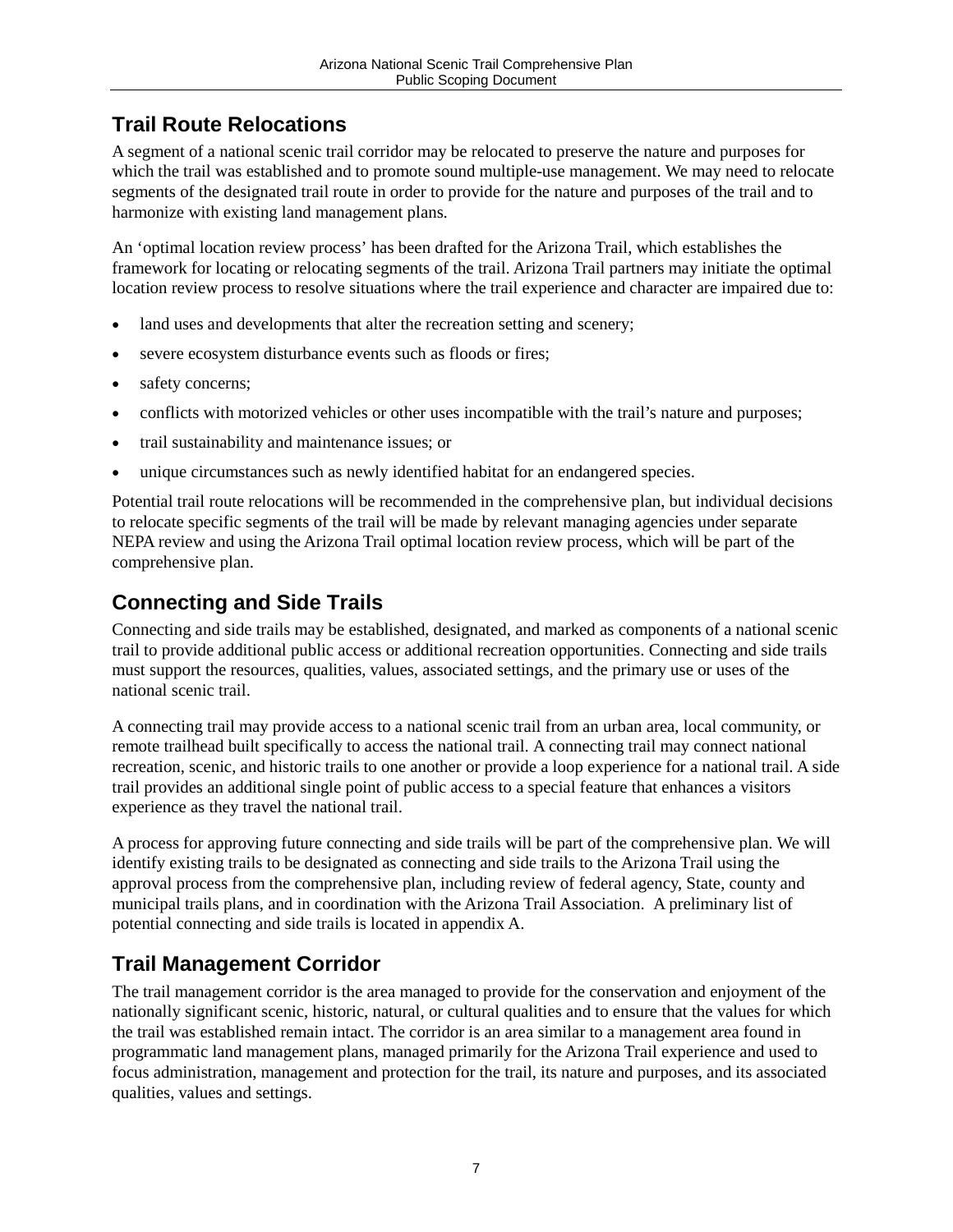We are proposing a minimum corridor width of  $\frac{1}{2}$  mile either side of the centerline of the trail (one mile wide) on federal lands. We could propose a management corridor of greater than one mile where we have identified significant resources, so those features that enhance and protect the trail setting and experience are incorporated in the management area. These might include such things as important viewsheds, outstanding geologic formations, or cultural sites.

For lands managed through cooperative agreements with State and local government agency jurisdictions, or on private lands, the corridor will be defined by a number of factors, including the boundaries and terms of legal rights-of-way or easements, terms of cooperative agreements, and local policy and ordinance documents.

### **Objectives and Practices**

Objectives and practices provide fundamental direction to ensure the national scenic trail values are preserved and the nature and purposes of the trail are realized. The objectives and practices define conditions to be achieved and practices used to maintain the desired characteristics of the trail experience and protect resources across management boundaries. They direct the overall management of the trail and guide the development of land management plan standards and guidelines and site specific project planning within the trail corridor. Objectives and practices may apply to the entire trail or they may apply only to certain landscape settings, visitor opportunities, or land allocations across the trail.

Objectives and practices provide comprehensive direction to inform the development of federal land management plan components, and to guide the oversight and protection of the trail on non-federal lands.

Objectives and practices specific to the Arizona Trail will be developed as a part of this proposal through public and agency contribution, and analysis of resource conditions and social impacts related to the desired trail experience. A list of preliminary objectives and practices is located in appendix B.

### **Visitor Capacity Parameters**

Identifying visitor capacity, or carrying capacity, of the trail is required by the National Trails System Act and is an important tool for achieving and maintaining desired conditions. Visitor capacities may vary across time (e.g., season, day of week) and from site to site and segment to segment, depending on the desired conditions and issues of the specific area.

Visitor capacity provisions will be identified through public and agency contribution, and analysis of resource conditions and social impacts related to the desired trail experience. These provisions will include specific visitor use management objectives and practices that are related to desired conditions for the Arizona Trail, including the general types and levels of visitor use that can be appropriately accommodated by the Trail without adversely affecting the nature and purposes of the trail. The general visitor capacity will be an approximation, given the Arizona Trail is hundreds of miles in length and crosses multiple jurisdictions, and visitor capacity research and data may not exist. Where applicable, visitor capacities may be defined by site, segment, or area.

We will develop an implementation plan for addressing the identified visitor capacities as a component of the comprehensive plan. The implementation plan will incorporate monitoring and studies to identify and refine visitor capacity numbers and ranges along identified segments of the Arizona Trail, and identify priority segments for study.

Currently, Grand Canyon and Saguaro National Parks have established user capacity limits for overnight camping along the trail route.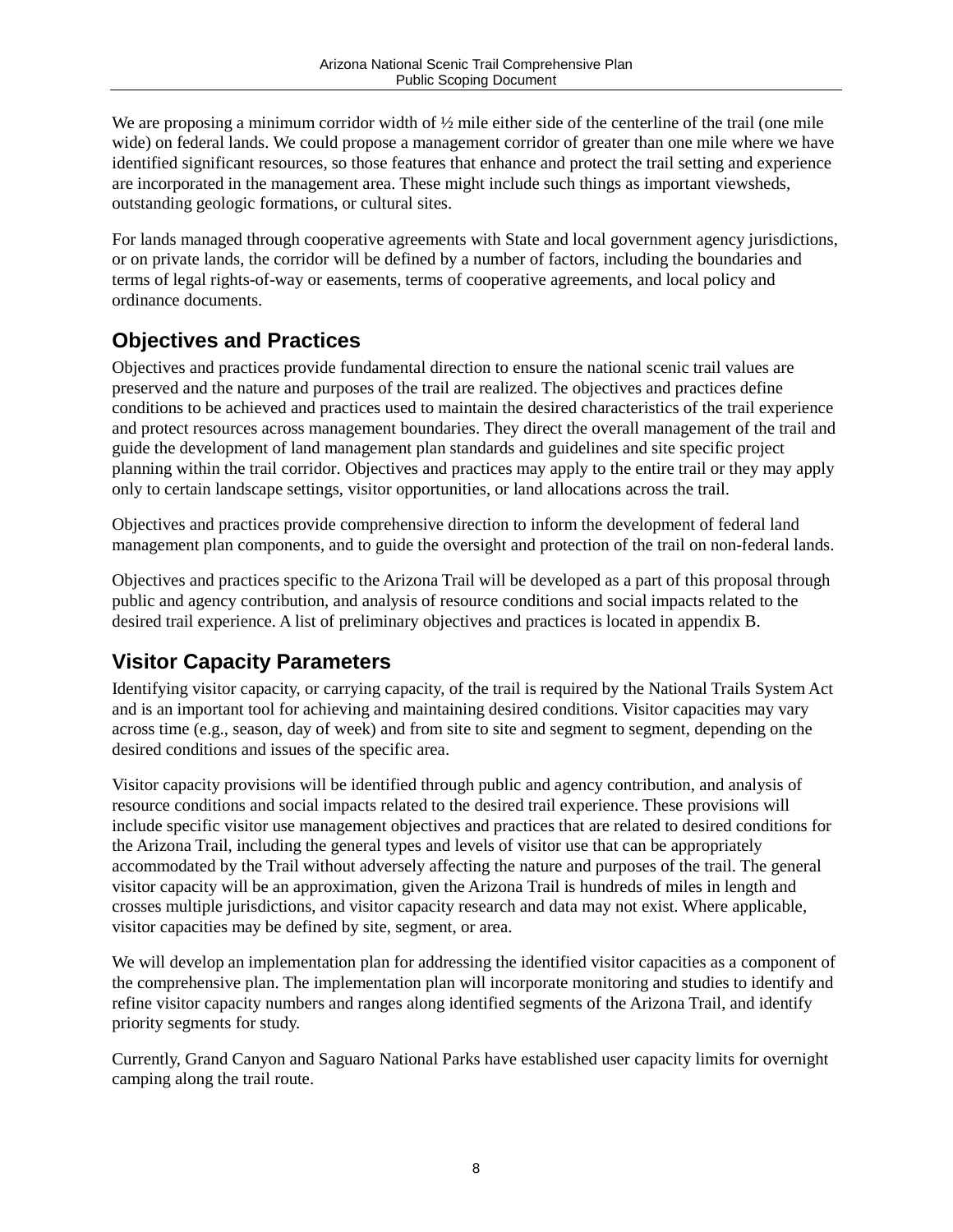

## The Planning Schedule

As we move through the planning process and development of the comprehensive plan, it is critical that we continue to work with all interested parties to build on successes and adjust areas of concern. There will be several opportunities to provide ideas and comments. General time frames of our planning activities and opportunities for formal comment periods are listed below.

| <b>Timeframe</b>   | <b>Planning Activity</b>                                                                                                                                                                                                                                                                     | <b>Opportunity to Participate</b>                                                                                                                                                                                                                                             |
|--------------------|----------------------------------------------------------------------------------------------------------------------------------------------------------------------------------------------------------------------------------------------------------------------------------------------|-------------------------------------------------------------------------------------------------------------------------------------------------------------------------------------------------------------------------------------------------------------------------------|
| 2011 to present    | <b>Planning start up</b><br>Assemble planning team; complete public<br>sensing; outline preliminary issues and<br>concerns; map the process; gather existing<br>condition data                                                                                                               | Ask to be added to our project<br>mailing list                                                                                                                                                                                                                                |
| Summer - Fall 2017 | Identify project context<br>Reaffirm the national significance of the<br>trail; gather public input on the desired<br>visitor experience and resource conditions;<br>continue to gather data                                                                                                 | <b>Scoping comment period</b><br>Read the purpose and need and<br>proposed action and send us your<br>comments                                                                                                                                                                |
| Winter 2017-2018   | Identify issues and develop alternatives<br>Based on data and input from agencies,<br>partners and interested groups and<br>individuals, develop possible options for<br>desired future conditions and management<br>along the trail                                                         | Visit the project website to view a<br>newsletter on the topics raised and<br>how those topics fit into alternatives<br>for trail management                                                                                                                                  |
| Winter 2018-2019   | Present the draft comprehensive plan<br>and environmental assessment<br>Release a draft comprehensive plan and<br>analysis of potential impacts of the<br>proposed action and alternatives                                                                                                   | 30 day legal comment period<br>Read the draft comprehensive plan<br>and environmental analysis and<br>send us your comments                                                                                                                                                   |
| Fall 2019          | Present the comprehensive plan,<br>environmental assessment and draft<br>decision notice<br>Release the comprehensive plan and<br>environmental assessment, revised and<br>adjusted based on public and internal<br>review, comments and environmental<br>analysis; present a draft decision | <b>Opportunity to object</b><br>Read the final comprehensive plan,<br>environmental analysis, and draft<br>decision. You have the opportunity<br>to submit an objection if you feel we<br>have not given your previous<br>specific written comments<br>adequate consideration |
| Winter 2019-2020   | Sign the decision notice and implement<br>the comprehensive plan                                                                                                                                                                                                                             | Enjoy the Arizona National Scenic<br>Trail; hike the trail and/or become a<br>trail partner                                                                                                                                                                                   |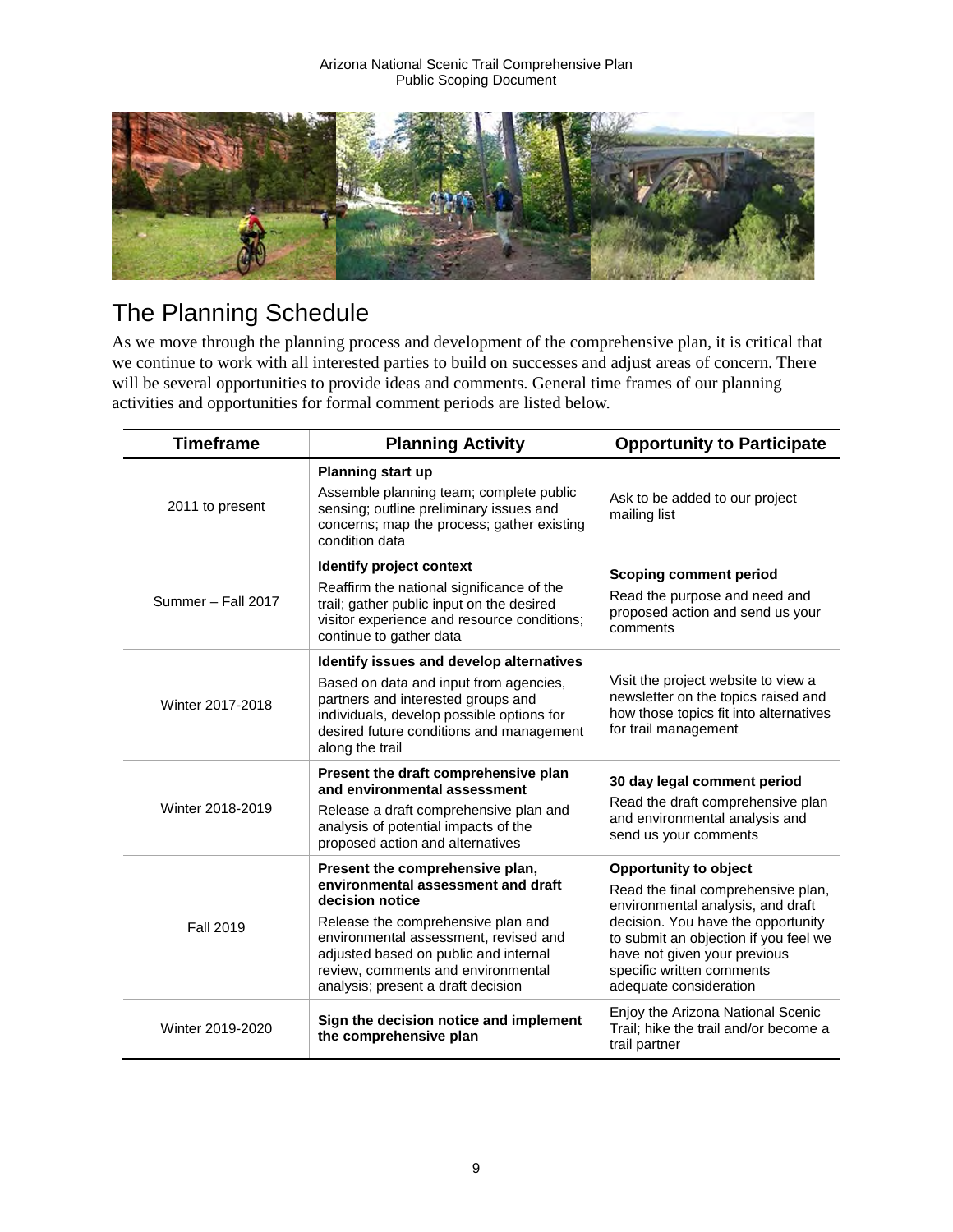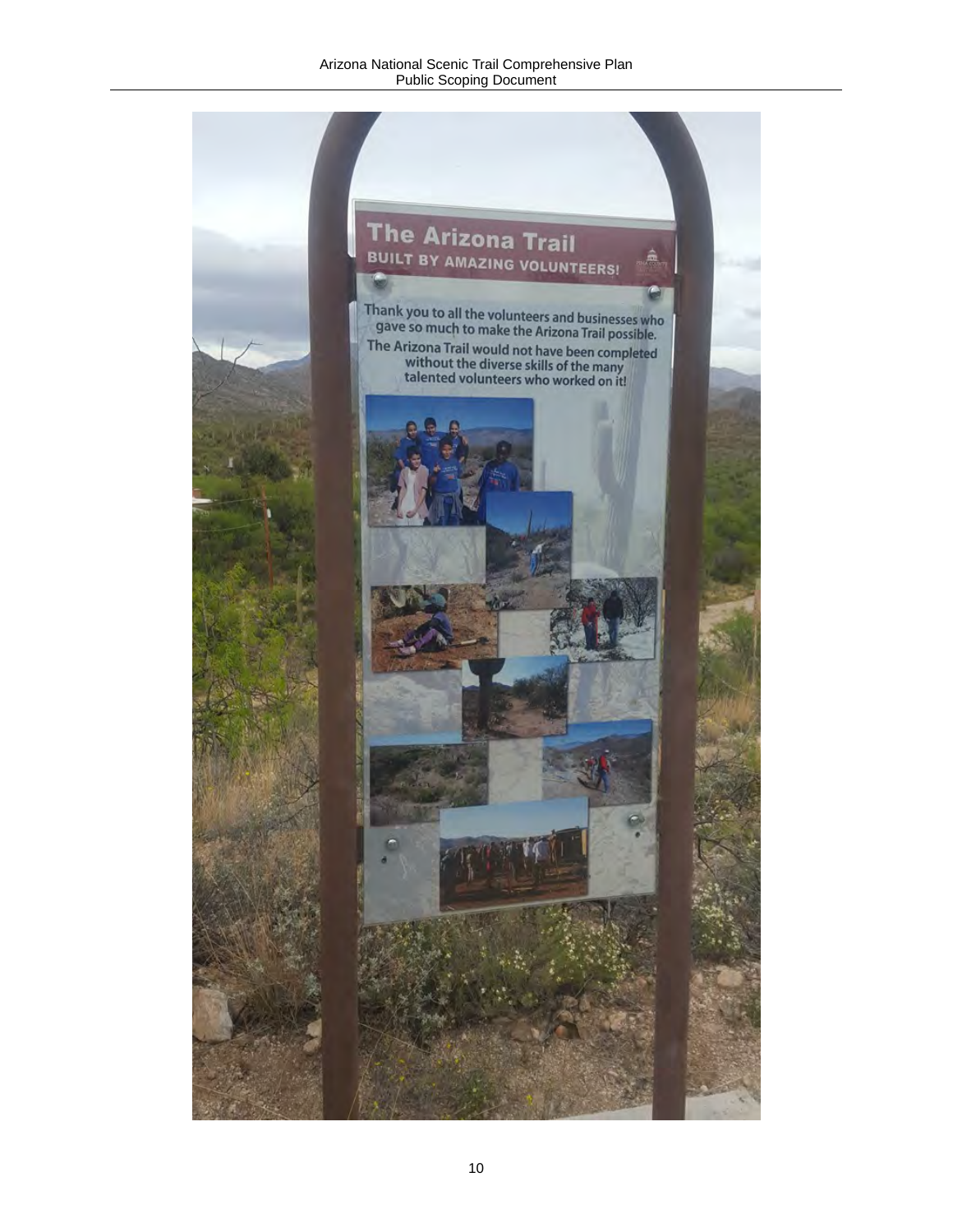## **Appendix A – Potential Connecting and Side Trails**

| Trail Name / #                                                     | Passage # - Name                                 | <b>Jurisdiction</b>                                         | <b>Values</b>                                                                                                      | <b>Comments</b>                                                                                                         |
|--------------------------------------------------------------------|--------------------------------------------------|-------------------------------------------------------------|--------------------------------------------------------------------------------------------------------------------|-------------------------------------------------------------------------------------------------------------------------|
| <b>Connecting Trails</b>                                           |                                                  |                                                             |                                                                                                                    |                                                                                                                         |
| Sabino Canyon Trail 23                                             | 11 - Santa Catalina<br><b>Mountains</b>          | Santa Catalina RD,<br>Coronado NF                           | AZT connection to Sabino Canyon<br><b>Recreation Area</b>                                                          | Extremely popular connection<br>urban population                                                                        |
| Wilderness Bypass multiple<br>trails & numbers                     | 11 - Bypasses Santa<br><b>Catalina Mountains</b> | Santa Catalina RD,<br>Coronado NF                           | The only route for equestrians and<br>mountain bikes to go around<br>wilderness and equestrian<br>impassable trail | Popular for downhill mountain<br>bike use.                                                                              |
| Legends of Superior Trail<br>(LOST)                                | 18 - Reavis Canyon                               | Globe RD, Tonto NF and<br>private                           | Access to gateway community of<br>Superior, historic area                                                          | A re-route is planned that will<br>avoid impacts from highway<br>realignment                                            |
| Frazier Trail 120                                                  | 19 - Superstition<br>Wilderness                  | Mesa RD, Tonto NF                                           | Access from Frazier CG and<br>Roosevelt Lake to AZT                                                                | Important equestrian access site<br>for Superstitions                                                                   |
| Navajo Spring Trail                                                | 30 - Mormon Lake                                 | Flagstaff RD, Coconino<br>NF and private                    | Access to gateway community of<br>Mormon Lake Village                                                              |                                                                                                                         |
| Proposal - Walnut Canyon<br><b>National Monument</b><br>connection | 31 - Walnut Canyon                               | Flagstaff RD, Coconino<br>NF and Walnut Canyon<br><b>NM</b> | Authorized connection to the National<br>Monument                                                                  | This would require construction<br>of single track trail and approval<br>by Forest Service and National<br>Park Service |
| Tusayan Greenway                                                   | 37 - Grand Canyon<br>South Rim                   | Tusayan RD, Kaibab NF<br>and private                        | Important access to gateway<br>community of Tusayan.                                                               | Paved and entering urban area                                                                                           |
| <b>Side Trails</b>                                                 |                                                  |                                                             |                                                                                                                    |                                                                                                                         |
| Coronado Peak Trail                                                | 1 - Huachuca<br><b>Mountains</b>                 | Coronado National<br>Memorial                               | Views of Mexico                                                                                                    |                                                                                                                         |
| Miller Peak - Trail # 105                                          | 1 - Huachuca<br><b>Mountains</b>                 | Sierra Vista RD,<br>Coronado NF                             | Highest point in Huachuca<br>Mountains; views of Mexico, San<br>Rafael Valley, San Pedro Valley                    |                                                                                                                         |
| Ramsey Canyon Trail 122                                            | 1 - Huachuca<br>Mountains                        | Sierra Vista RD,<br>Coronado NF and private                 | <b>Connects to The Nature</b><br>Conservancy's Ramsey Canyon<br>Preserve                                           | Potential if TNC is in favor                                                                                            |
| Mt Lemmon - 12                                                     | 11 - Santa Catalina<br>Mountains                 | Santa Catalina RD,<br>Coronado NF                           | Highest point in Santa Catalina<br>Mountains                                                                       |                                                                                                                         |
| Aspen Loop Nature Trail -<br>93                                    | 34 - San Francisco<br>Peaks                      | Flagstaff RD, Coconino<br>NF                                | Access and outstanding fall colors                                                                                 |                                                                                                                         |

### **Arizona National Scenic Trail potential connecting and side trails**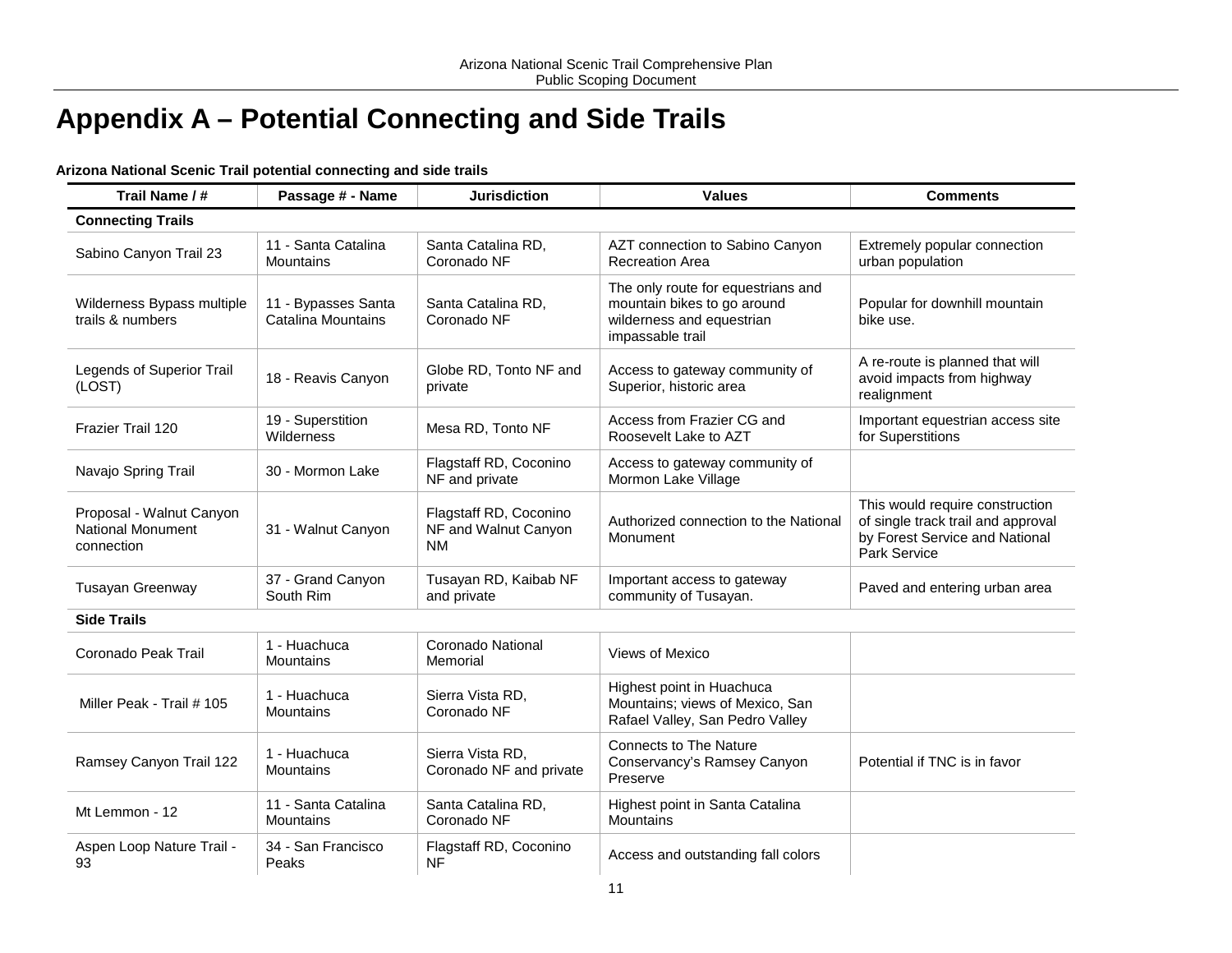| abilo Occoping Docanion.                  |                             |                                          |                                         |                                                                                          |
|-------------------------------------------|-----------------------------|------------------------------------------|-----------------------------------------|------------------------------------------------------------------------------------------|
| Trail Name / #                            | Passage # - Name            | <b>Jurisdiction</b>                      | <b>Values</b>                           | <b>Comments</b>                                                                          |
| Battle of Big Dry Wash                    | 28 - Blue Ridge             | Mogollon Rim RD,<br>Coconino NF          | Connection to interesting historic site | Current route follows road. This<br>would require construction of<br>single track trail. |
| Mormon Mountain Trail to<br>Peak          | 30 - Mormon Lake            | Flagstaff RD, Coconino<br>NF             | Views of Mormon Lake area               |                                                                                          |
| McMillan Mesa Trail,<br>Buffalo Park Loop | 33 - Flagstaff resupply     | <b>Flagstaff Parks</b>                   | Dale Shewalter Memorial                 |                                                                                          |
| Humphrey's Peak                           | 34 - San Francisco<br>Peaks | Flagstaff RD, Coconino<br>NF and private | Highest peak in Arizona.                | Sacred site                                                                              |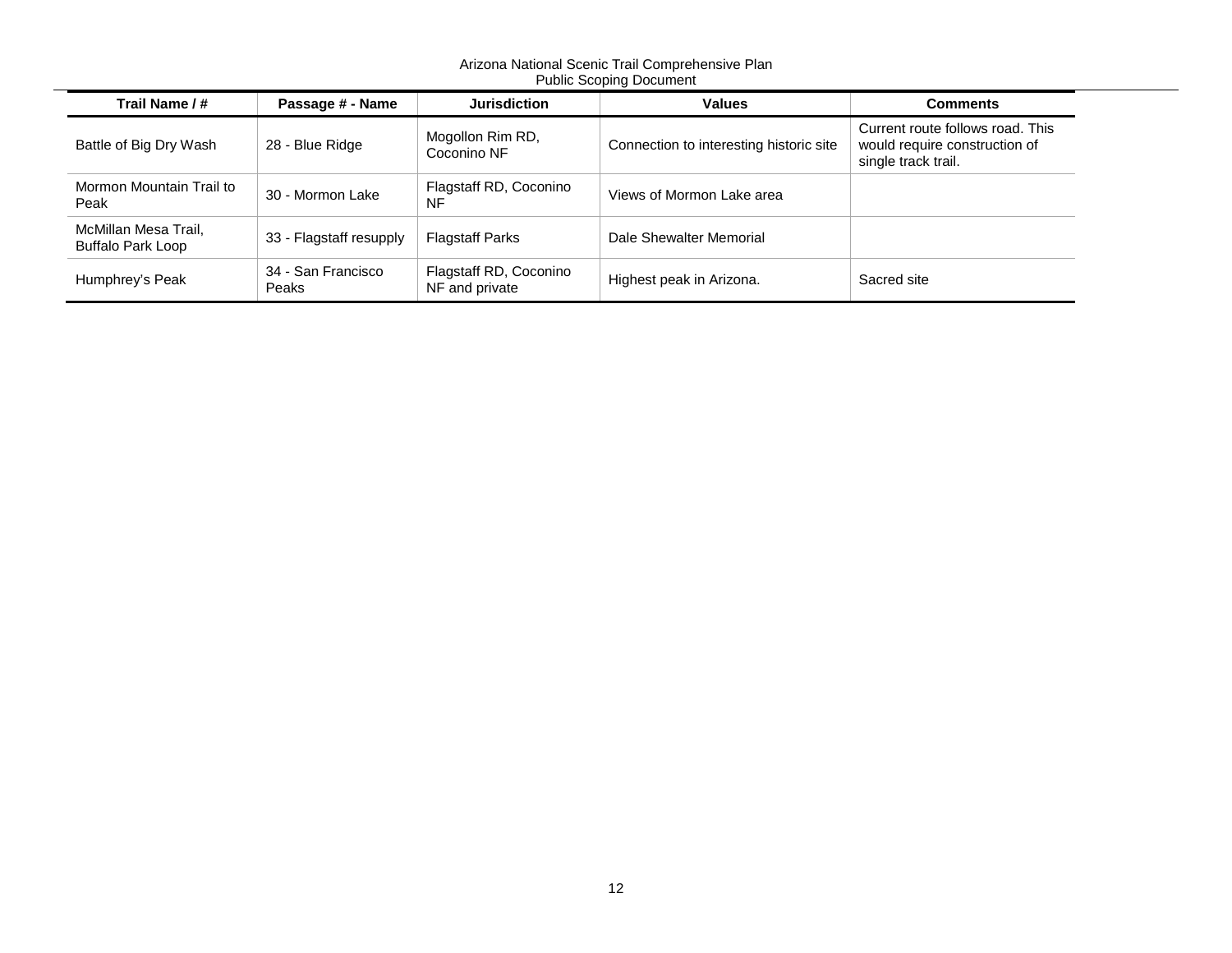## **Appendix B – Preliminary Objectives and Practices**

| Reference # | Draft Goals, Objectives and Practices for the Arizona National Scenic Trail                                                                                                                                                                                                                                                                                                                                                                           |  |  |
|-------------|-------------------------------------------------------------------------------------------------------------------------------------------------------------------------------------------------------------------------------------------------------------------------------------------------------------------------------------------------------------------------------------------------------------------------------------------------------|--|--|
|             | <b>Trail Corridor</b>                                                                                                                                                                                                                                                                                                                                                                                                                                 |  |  |
|             | Goals:                                                                                                                                                                                                                                                                                                                                                                                                                                                |  |  |
|             | The Arizona Trail is protected as a continuous off-road corridor for superlative recreation, in a desirable location, buffered (or relocated)<br>wherever possible from developments and activities incompatible with the nature and purposes of the trail. Diversity in land character and land<br>use along the trail corridor will be sustained.                                                                                                   |  |  |
|             | Objectives:                                                                                                                                                                                                                                                                                                                                                                                                                                           |  |  |
| 2           | Land management plans (private, municipal, county, State, federal) will provide guidance to protect the Arizona Trail corridor.                                                                                                                                                                                                                                                                                                                       |  |  |
|             | <b>Practices:</b>                                                                                                                                                                                                                                                                                                                                                                                                                                     |  |  |
| 3           | Trail corridor protection strategies shall closely follow the authorities of the National Trails System Act (16 USC 1246), using public lands<br>whenever possible. Partners are encouraged to identify, evaluate, and preserve trail-related resources. State, local, and private parties are<br>encouraged to protect the trail. In cases of federal land acquisition, the minimum width corridor necessary to protect the trail shall be acquired. |  |  |
|             | To protect resources directly associated with the Arizona Trail, a management corridor of no less than one-half mile either side of the centerline<br>of the Arizona Trail shall be designated on federal lands, and on non-federal lands when supported by cooperative agreements with land<br>owners, local policy, and ordinance documents.                                                                                                        |  |  |
| 5           | Work with the Arizona Trail Association, adjacent landowners, partner groups, governments, and agencies to maintain the trail corridor and<br>natural character of the surrounding landscape. Consider working with land trust(s) to acquire conservation easements in areas where private<br>land is critical to scenery.                                                                                                                            |  |  |
| 6           | Adjacent land uses that complement the protection, education, and interpretation of the Arizona Trail and the natural, historic, scenic, and<br>cultural resources within the trail corridor shall be encouraged.                                                                                                                                                                                                                                     |  |  |
| 7           | Actions or activities within the portions of the trail that cross through federal wilderness areas will not conflict with the purposes of the<br>Wilderness Act.                                                                                                                                                                                                                                                                                      |  |  |
| 8           | Adverse effects of Arizona Trail activities on adjoining landowners and land users shall be minimized.                                                                                                                                                                                                                                                                                                                                                |  |  |
| 9           | New temporary and/or permanent road or motorized trail construction across or adjacent to the Arizona Trail corridor should be avoided unless<br>needed for resource protection, access to private lands, or to protect public health and safety.                                                                                                                                                                                                     |  |  |
| 10          | Where the Arizona Trail corridor aligns with important wildlife corridors, consider expansion of the Arizona Trail corridor to protect the wildlife<br>corridors.                                                                                                                                                                                                                                                                                     |  |  |
|             | <b>Trail Alignment, Relocation, and Acquisition</b>                                                                                                                                                                                                                                                                                                                                                                                                   |  |  |
|             | <b>Objectives:</b>                                                                                                                                                                                                                                                                                                                                                                                                                                    |  |  |
| 11          | Realign or relocate the trail when natural, cultural or historic resource impacts cannot be mitigated, including in areas where threatened and<br>endangered species are the management priority.                                                                                                                                                                                                                                                     |  |  |
|             | <b>Practices:</b>                                                                                                                                                                                                                                                                                                                                                                                                                                     |  |  |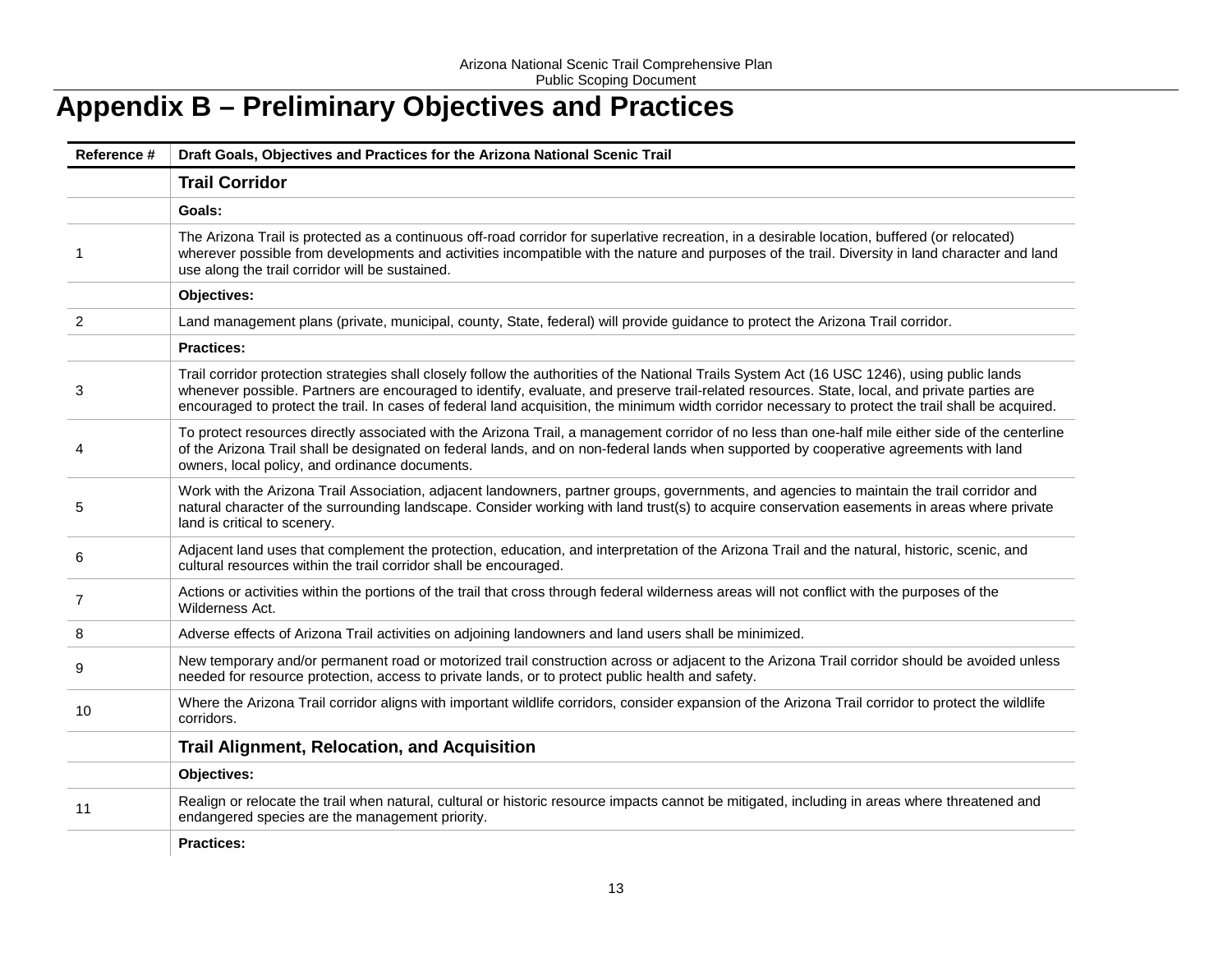| Reference #     | Draft Goals, Objectives and Practices for the Arizona National Scenic Trail                                                                                                                                                              |
|-----------------|------------------------------------------------------------------------------------------------------------------------------------------------------------------------------------------------------------------------------------------|
| 12 <sup>2</sup> | Route location and relocation will follow the Arizona Trail Optimum Location Review process.                                                                                                                                             |
| 13              | Acquire private inholdings within the Arizona Trail corridor if there are risks to scenery, especially in foreground areas (1/2 mile from the trail),<br>where landowners are willing to sell.                                           |
| 14              | Relocate sections of the Arizona Trail for purposes of special-status species and/or critical habitat protection only when other mitigation<br>alternatives are found to be not possible, as determined through NEPA analyses.           |
| 15              | Where heavy impacts to soils or hydrology cannot be avoided or mitigated sufficiently, relocate the Arizona Trail to provide a new corridor<br>emphasizing proper trail drainage and minimizing effects to soils.                        |
| 16              | Interim trail location or temporary alignments may be recognized as the Arizona Trail until the trail's permanent, single-track location is<br>established or reestablished for a given segment.                                         |
|                 | <b>Connecting and Side Trails</b>                                                                                                                                                                                                        |
|                 | Goals:                                                                                                                                                                                                                                   |
| 17              | All designated connecting and side trails are compatible with the nature and purposes of the Arizona Trail.                                                                                                                              |
|                 | Objectives:                                                                                                                                                                                                                              |
| 18              | Identify and mark designated connecting and side trails as part of the Arizona Trail.                                                                                                                                                    |
| 19              | Facilitate an open process for application and evaluation of additional connecting and side trails every 2 years.                                                                                                                        |
|                 | <b>Practices:</b>                                                                                                                                                                                                                        |
| 20              | All designated connecting and side trails will be marked, signed and identified on the ground and in public materials as part of the Arizona Trail<br>system.                                                                            |
| 21              | All designated connecting and side trails will be constructed and maintained to Arizona Trail trail standards, which will include the development<br>of a Trail Management Objective.                                                    |
|                 | <b>Trail Condition and Maintenance</b>                                                                                                                                                                                                   |
|                 | Goals:                                                                                                                                                                                                                                   |
| 22              | The Arizona Trail corridor is sustainable with no major soil erosion, water drainage, or water quality concerns caused by the use and<br>management of the trail or other land uses within the corridor.                                 |
|                 | Objectives:                                                                                                                                                                                                                              |
| 23              | Develop trail management objectives for the length of the Arizona Trail in coordination with land managers and the Arizona Trail Association.                                                                                            |
| 24              | Trail databases will reflect the Arizona Trail on all trail segments and will use Federal Trail Data Standards.                                                                                                                          |
| 25              | Use monitoring and condition assessments to identify and prioritize areas that require actions to address erosion and drainage problems;<br>identify relevant sustainable trail design best management practices needed for remediation. |
|                 | <b>Practices:</b>                                                                                                                                                                                                                        |
| 26              | Trail Management Objectives will reflect the non-motorized nature of the Arizona Trail and will accommodate equestrians and mountain bikes<br>outside of wilderness and other areas where these uses are restricted by agency policy.    |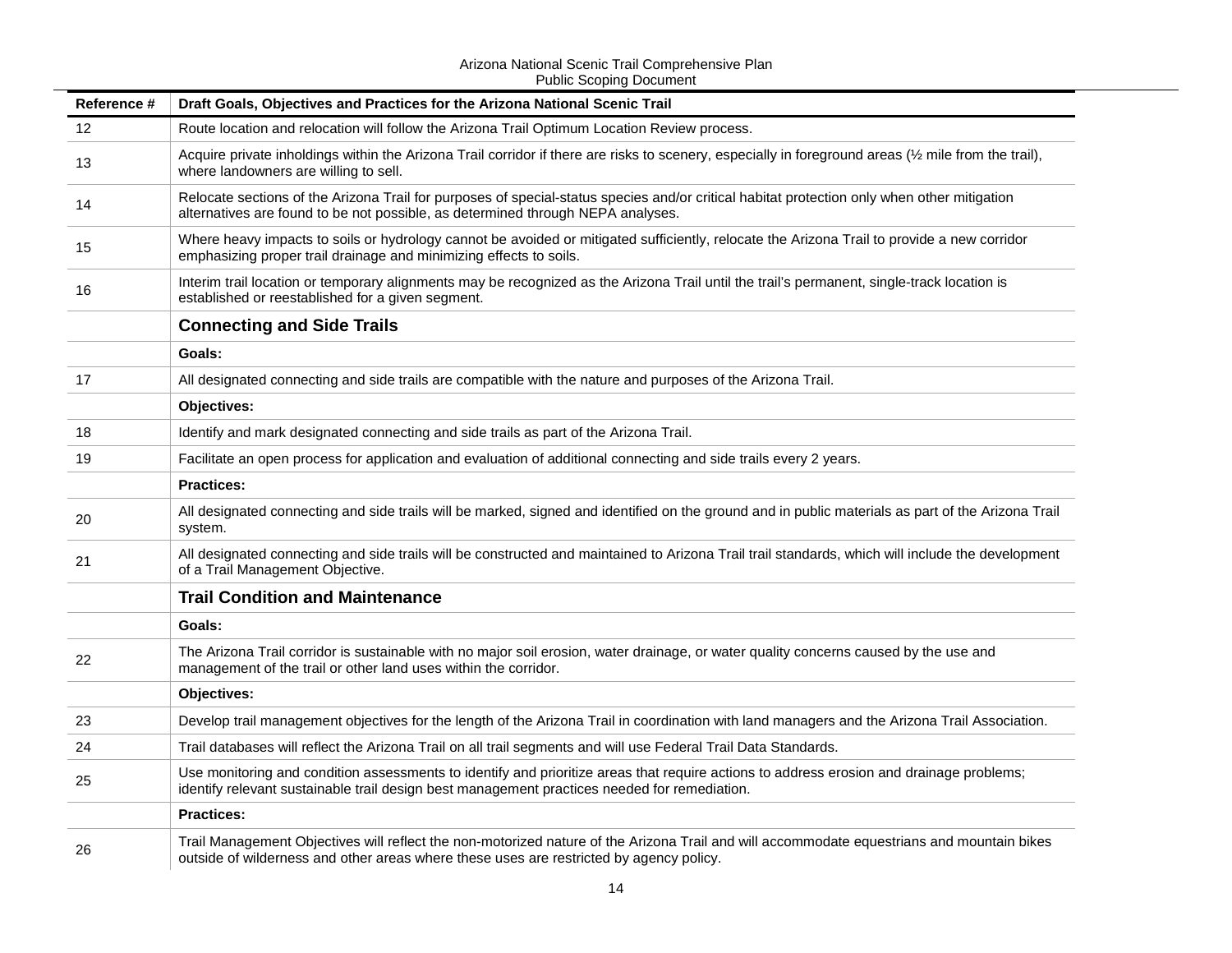| Reference # | Draft Goals, Objectives and Practices for the Arizona National Scenic Trail                                                                                                                                                                                       |
|-------------|-------------------------------------------------------------------------------------------------------------------------------------------------------------------------------------------------------------------------------------------------------------------|
| 27          | Maintain the Arizona Trail tread to minimize erosion and discourage shortcutting.                                                                                                                                                                                 |
| 28          | Identify areas of unstable soils. Prioritize trail maintenance in those areas that have maintenance issues to help ensure trail sustainability.<br>Restore the trail and trail corridor where there are existing trail erosion and drainage problems and impacts. |
| 29          | Consult management plans (municipal, county/state, federal) to provide guidance to protect hydrology and soils within the Arizona Trail<br>corridor.                                                                                                              |
| 30          | Near towns and developed recreation facilities, the Arizona Trail may become a more accessible and highly developed route with access to<br>amenities via connector trails.                                                                                       |
| 31          | Allow use of trail machines for the purpose of maintaining or constructing the Arizona Trail, when approved by the local manager, to achieve<br>sustainable design objectives.                                                                                    |
|             | <b>Facilities</b>                                                                                                                                                                                                                                                 |
|             | Goals:                                                                                                                                                                                                                                                            |
| 32          | Infrastructure and facilities are rarely seen and are constructed in such a way as to be compatible with the scenic, natural, historic, and cultural<br>qualities for which the trail was established.                                                            |
| 33          | Visitor facilities enable visitors to learn about and experience the Arizona Trail.                                                                                                                                                                               |
|             | Objectives:                                                                                                                                                                                                                                                       |
| 34          | Facilities are installed in a way that provides a safe environment for public, forest users, livestock and wildlife.                                                                                                                                              |
|             | <b>Practices:</b>                                                                                                                                                                                                                                                 |
| 35          | Develop only the minimum facilities necessary to allow an enjoyable visitor experience. Such facilities should not interfere with the chief<br>purposes and uses of the trail.                                                                                    |
| 36          | Recreation and trailhead facilities should blend into the surrounding landscape, use indigenous materials, and conform to accepted trail design<br>and construction standards.                                                                                    |
| 37          | Trailheads are conveniently placed and, where equestrian use is common, provide sufficient parking space for vehicles pulling trailers.                                                                                                                           |
| 38          | Accessibility shall be provided where appropriate. All structures open to the public shall be fully accessible and if not they will be retrofitted as<br>funding becomes available.                                                                               |
| 39          | In areas where cross country travel should not occur, install physical barriers such as boulders, ripped soils, or ditches. Where these measures<br>are not sufficient, install signs or fencing.                                                                 |
| 40          | Install pack stock friendly gates at all fence crossings.                                                                                                                                                                                                         |
| 41          | Remove facilities that are no longer useful or desired and restore natural conditions.                                                                                                                                                                            |
|             | <b>Signage</b>                                                                                                                                                                                                                                                    |
|             | Goals:                                                                                                                                                                                                                                                            |
| 42          | Signing along the Arizona Trail fosters appropriate public use and enjoyment.                                                                                                                                                                                     |
| 43          | Signage is unobtrusive and sufficient for Arizona Trail visitors to find nearby recreation sites, trailheads, and access points.                                                                                                                                  |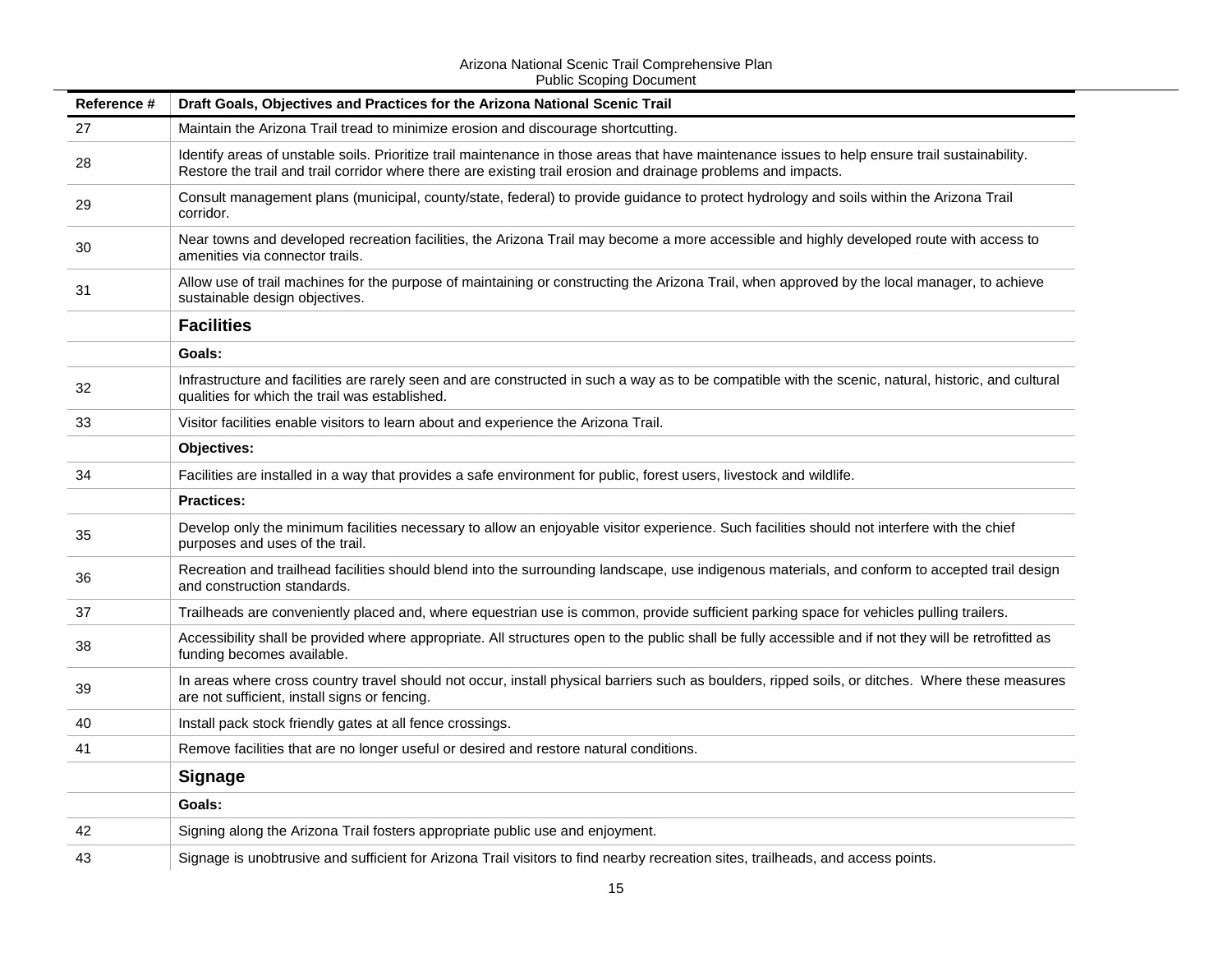| Reference # | Draft Goals, Objectives and Practices for the Arizona National Scenic Trail                                                                                                                                                               |  |  |
|-------------|-------------------------------------------------------------------------------------------------------------------------------------------------------------------------------------------------------------------------------------------|--|--|
|             | <b>Objectives:</b>                                                                                                                                                                                                                        |  |  |
| 44          | The trail route is uniformly marked with the trail's official logo as outlined in the trail marking guidelines in the comprehensive plan.                                                                                                 |  |  |
|             | <b>Practices:</b>                                                                                                                                                                                                                         |  |  |
| 45          | A uniform trail route marker is used throughout the trail [7c].                                                                                                                                                                           |  |  |
| 46          | Signing on private lands will be coordinated with the landowners.                                                                                                                                                                         |  |  |
| 47          | Side and connecting trails will have a marker that differentiates them from the main trail.                                                                                                                                               |  |  |
| 48          | Connecting road segments, or interim trail segments, are marked linking non-motorized trail tread segments.                                                                                                                               |  |  |
| 49          | Where practicable, identify and mark mechanized use bypass routes around sections of the Arizona Trail, in coordination with the Arizona Trail<br>Association, where such use is precluded by law or policy.                              |  |  |
| 50          | All agencies should display the Arizona Trail logo on facilities, and at access points and interpretive sites.                                                                                                                            |  |  |
| 51          | Ensure that Arizona Trail signs (trailhead, trail, road, etc.) are maintained in good condition. Signing should comply with managing agency<br>guidance. Where no such guidance exists, follow Forest Service Sign and Poster Guidelines. |  |  |
| 52          | The Arizona Trail administrator will provide signs and markers for all non-federal trail segments.                                                                                                                                        |  |  |
| 53          | Signs developed for detours, seasonal closures, restrictions, or safety purposes will be highly visible and placed along the trail to provide<br>sufficient notice of route changes and safety concerns to trail users.                   |  |  |
| 54          | Placement of memorials will follow existing federal, state and local policies.                                                                                                                                                            |  |  |
|             | Information and Interpretation                                                                                                                                                                                                            |  |  |
|             | Goals:                                                                                                                                                                                                                                    |  |  |
| 55          | Visitors understand and appreciate the Arizona Trail's history, significance and unique place within the State of Arizona.                                                                                                                |  |  |
| 56          | Trailside interpretation and related interpretive services fully communicate the Arizona Trail story to the public.                                                                                                                       |  |  |
|             | Objectives:                                                                                                                                                                                                                               |  |  |
| 57          | All public information will provide the visitors a sense of the Arizona Trail nature and purposes.                                                                                                                                        |  |  |
| 58          | Public information will be coordinated among Arizona Trail partners, including the Arizona Trail Association, to provide consistency and user-<br>friendliness.                                                                           |  |  |
| 59          | Arizona Trail interpretive sites are developed at the lowest possible cost in partnership with federal agencies, the State of Arizona, local<br>governments and the Arizona Trail Association.                                            |  |  |
|             | <b>Practices:</b>                                                                                                                                                                                                                         |  |  |
| 60          | Public information (including maps, brochures, books, interpretive sites, etc.) will be kept accurate and up to date.                                                                                                                     |  |  |
| 61          | Information describing the Arizona Trail is provided at facilities and access points along the trail.                                                                                                                                     |  |  |
| 62          | Public trip-planning services will be provided to ensure a quality visit to the trail and its associated sites.                                                                                                                           |  |  |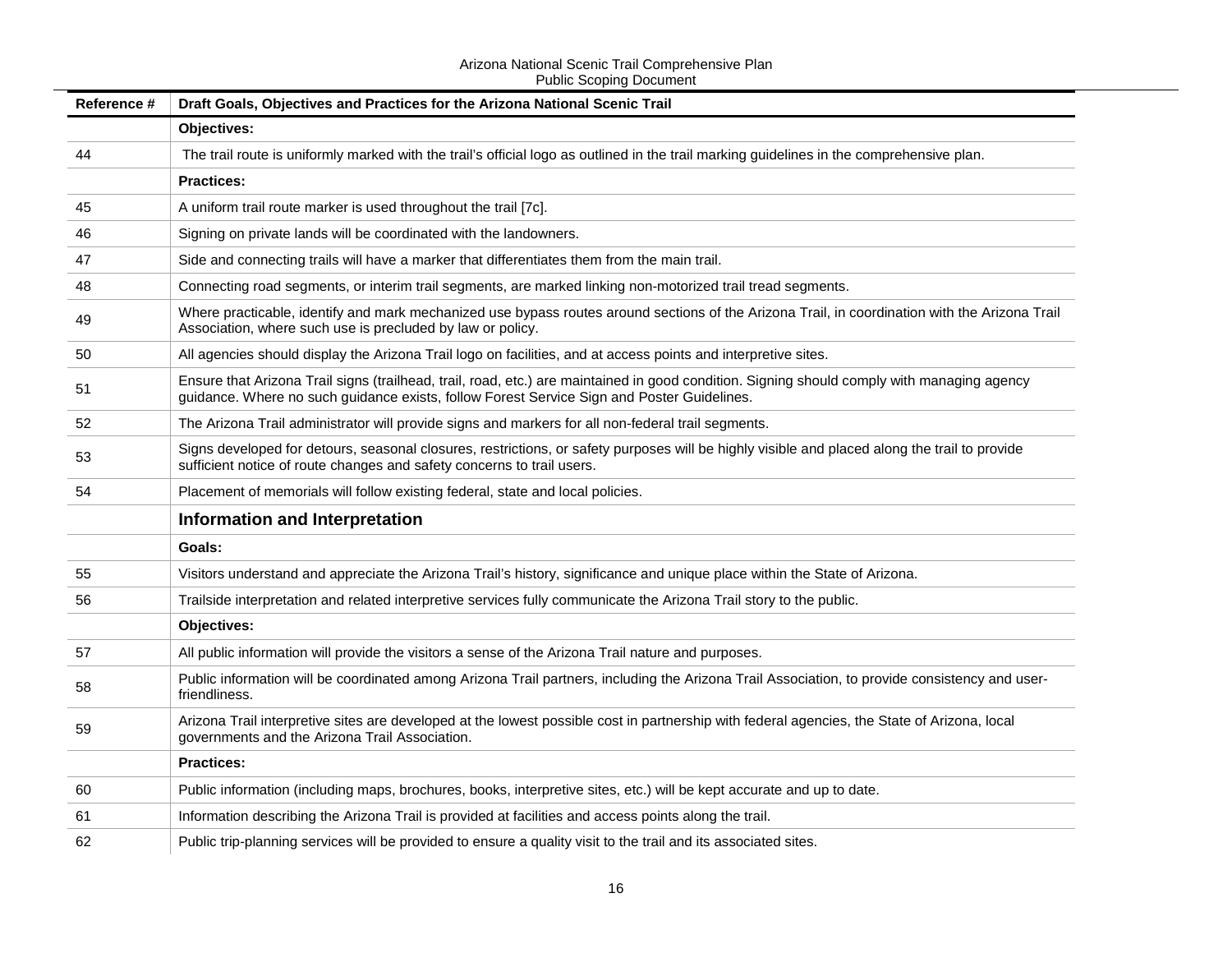| Reference # | Draft Goals, Objectives and Practices for the Arizona National Scenic Trail                                                                                                                                                                                          |
|-------------|----------------------------------------------------------------------------------------------------------------------------------------------------------------------------------------------------------------------------------------------------------------------|
| 63          | Coordinate information services and publicity among partners, including sand with the Arizona Trail Association, to enable the public to plan<br>and optimize their Arizona Trail experience.                                                                        |
| 64          | Public understanding of both land management roles and private landowner rights along the trail will be fostered.                                                                                                                                                    |
| 65          | Provide advance public notification, including notifying the Arizona Trail Association, when planned project activities, detours, seasonal<br>closures, restrictions, or safety purposes, require closure of the Arizona Trail in order to minimize visitor impacts. |
|             | Develop informational, interpretative and other outreach methods to increase public awareness of and protection of resources, including, but<br>not limited to the following, as necessary:                                                                          |
|             | discouraging cross-country travel or stopping in sensitive areas or during sensitive periods;<br>$\bullet$                                                                                                                                                           |
| 66          | minimizing trash, debris, and other attractants to wildlife scavengers, predators, and competitors;<br>$\bullet$                                                                                                                                                     |
|             | mitigating conflicts with livestock grazing along the trail, including signage on gates instructing visitors to leave gates the way they find<br>$\bullet$<br>them                                                                                                   |
|             | preventing the introduction of noxious weeds presence and minimizing harm to natural environments;<br>$\bullet$                                                                                                                                                      |
|             | promoting of Leave-No-Trace principals.<br>$\bullet$                                                                                                                                                                                                                 |
| 67          | Promote weed free hay, pellets or processed grain among equestrian users to prevent spread of weeds.                                                                                                                                                                 |
| 68          | A coordinated, consistent, and flexible interpretation program will be based on trail-wide themes, reflecting Arizona Trail significant resources,<br>recent research and cultural history.                                                                          |
| 69          | On-site managers will be responsible for individual interpretive site development.                                                                                                                                                                                   |
| 70          | When possible, interpretive services shall be the responsibility of local jurisdictions and organizations.                                                                                                                                                           |
| 71          | Collaborate with, tribes, communities and preservation partners to identify cultural landscapes, Arizona Trail segments and cultural resources<br>suitable for education interpretation and public use.                                                              |
| 72          | Select materials for signs that are vandal-resistant and minimize maintenance costs.                                                                                                                                                                                 |
| 73          | Where appropriate provide signing and information in English and Spanish.                                                                                                                                                                                            |
|             | <b>Visitor Use</b>                                                                                                                                                                                                                                                   |
|             | Goals:                                                                                                                                                                                                                                                               |
| 74          | The level of visitor use is compatible with the nature and purposes of the Arizona Trail and complements the significant natural, historical and<br>cultural resources.                                                                                              |
| 75          | Visitor use capacity is managed to preserve and protect the Arizona Trail.                                                                                                                                                                                           |
|             | Objectives:                                                                                                                                                                                                                                                          |
| 76          | Monitor visitor use on the Arizona Trail using such indicators as volume, type, temporal use patters, and visitor attitudes/preferences.                                                                                                                             |
| 77          | Complete site specific studies in high visitor use areas to determine proper use levels, management actions, and public outreach efforts to<br>prevent degradation of the visitors trail experience as well as prevent impacts to natural and cultural resources.    |
| 78          | Identify, by applicable trail segments, a visitor capacity to provide a baseline for effective monitoring and management.                                                                                                                                            |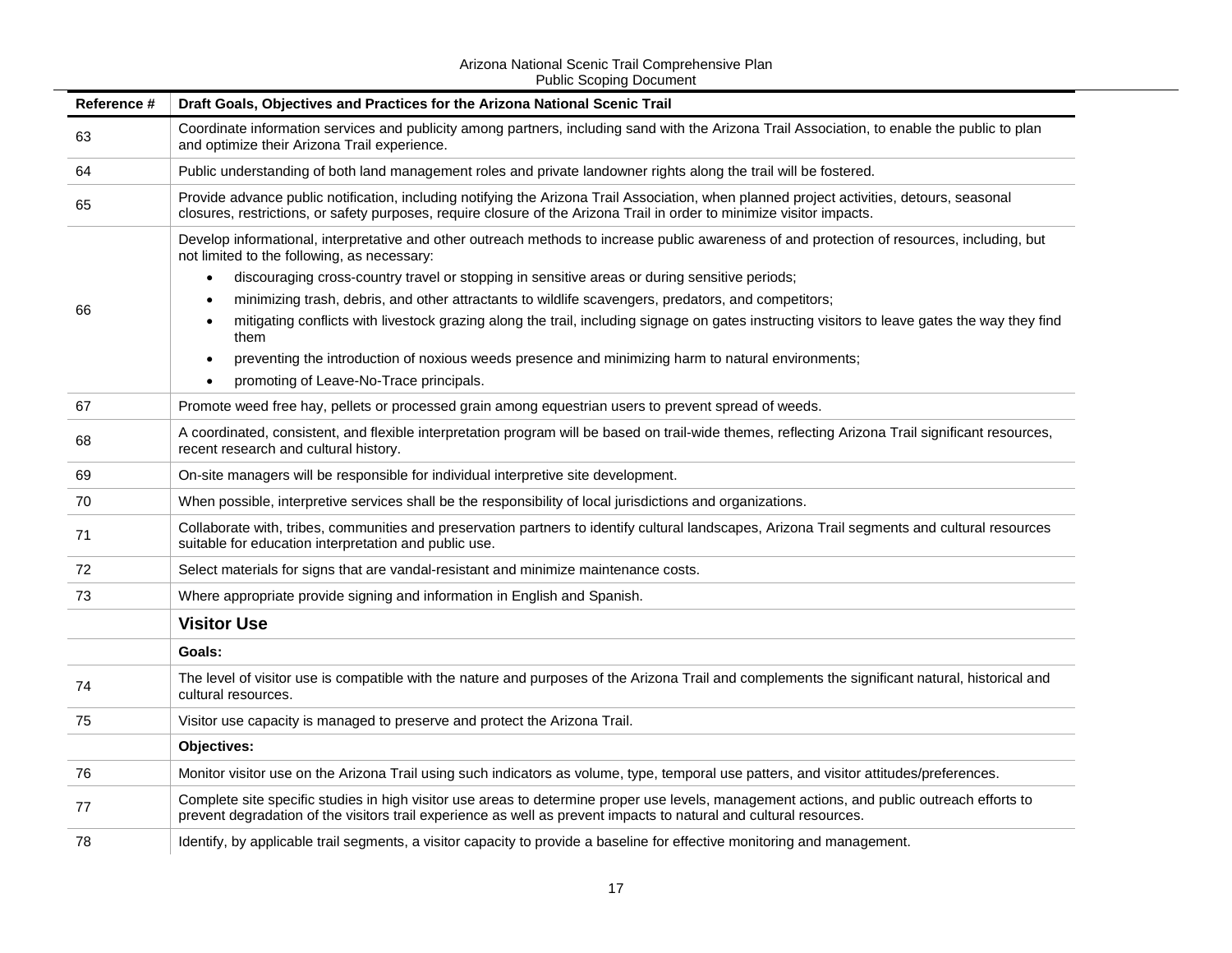| Reference # | Draft Goals, Objectives and Practices for the Arizona National Scenic Trail                                                                                                                                                                                                                                                                                                                                 |
|-------------|-------------------------------------------------------------------------------------------------------------------------------------------------------------------------------------------------------------------------------------------------------------------------------------------------------------------------------------------------------------------------------------------------------------|
|             | <b>Practices:</b>                                                                                                                                                                                                                                                                                                                                                                                           |
| 79          | Visitor use monitoring and capacity studies will be developed by an interagency working group adhering to the best practices developed by the<br>Interagency Visitor Use Management Council. This monitoring will including an assessment of user types and trends using existing visitor use<br>monitoring programs as available. Include specific sites targeted for Arizona Trail visitation monitoring. |
| 80          | Consider visitor use limitations only when other mitigation are determined to be unsuccessful through monitoring.                                                                                                                                                                                                                                                                                           |
| 81          | Implement measures to minimize user conflicts.                                                                                                                                                                                                                                                                                                                                                              |
|             | <b>Recreation Management</b>                                                                                                                                                                                                                                                                                                                                                                                |
|             | Goals:                                                                                                                                                                                                                                                                                                                                                                                                      |
| 82          | The Arizona Trail is continuous from the Mexican border to Utah which allows hikers, equestrians and mountain bikers to travel the full length of<br>the trail to experience the beautiful scenic resources found within the unique ecosystems of Arizona.                                                                                                                                                  |
| 83          | The Arizona Trail provides both short and long distance non-motorized recreation opportunities in mainly remote and primitive settings<br>representative of the dramatic natural landscapes and varied vegetation of Arizona.                                                                                                                                                                               |
| 84          | The Arizona Trail provides users with a diversity of outstanding recreational experiences that highlight the diverse natural, cultural and heritage<br>resources that are unique to the State of Arizona.                                                                                                                                                                                                   |
| 85          | The Arizona Trail corridor is managed to provide a recreation opportunity spectrum setting of primitive in areas that are remote and away from<br>development, and semi-primitive non-motorized in areas near urban centers or where development is present.                                                                                                                                                |
| 86          | The Arizona Trail provides users with an opportunity to experience solitude and unconfined recreation and other characteristics associated with<br>wilderness areas.                                                                                                                                                                                                                                        |
|             | Objectives:                                                                                                                                                                                                                                                                                                                                                                                                 |
| 87          | Visitors are provided a wide range of appropriate non-motorized recreational opportunities to fully experience the Arizona Trail.                                                                                                                                                                                                                                                                           |
| 88          | Coordinate a coherent Arizona Trail recreation experience which serves a wide diversity of users.                                                                                                                                                                                                                                                                                                           |
| 89          | Safe public recreation, enjoyment, appreciation, and understanding of the trail and its related sites shall characterize the visitor's recreation<br>experience along the trail.                                                                                                                                                                                                                            |
| 90          | The desired recreation opportunity spectrum classes (summer and winter) shall compliment the desired settings and opportunities along the<br>Arizona Trail.                                                                                                                                                                                                                                                 |
| 91          | Recreational experiences shall reflect the recreation opportunity spectrum that is appropriate for each trail segment.                                                                                                                                                                                                                                                                                      |
| 92          | Where practicable, identify equestrian and mountain bike bypass routes around sections of the Arizona Trail where such use is restricted by<br>law or policy.                                                                                                                                                                                                                                               |
| 93          | Resolve travel management designations on Arizona Trail sections that conflict with the non-motorized use objectives.                                                                                                                                                                                                                                                                                       |
| 94          | Relocate the Arizona Trail off of existing roads.                                                                                                                                                                                                                                                                                                                                                           |
|             | <b>Practices:</b>                                                                                                                                                                                                                                                                                                                                                                                           |
|             |                                                                                                                                                                                                                                                                                                                                                                                                             |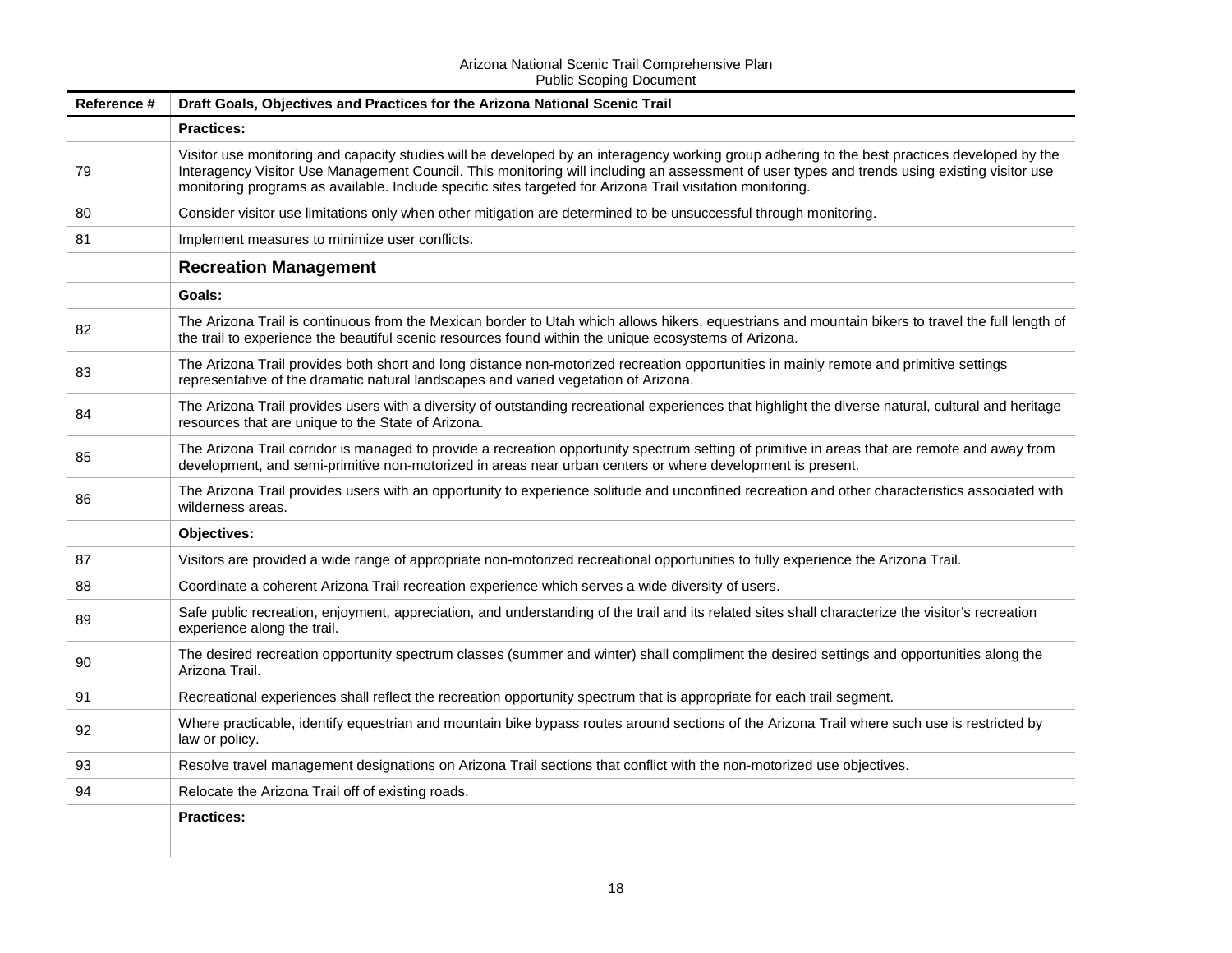| Reference # | Draft Goals, Objectives and Practices for the Arizona National Scenic Trail                                                                                                                                                                                               |
|-------------|---------------------------------------------------------------------------------------------------------------------------------------------------------------------------------------------------------------------------------------------------------------------------|
| 95          | Management actions should not result in recreation setting changes from less to more developed, particularly within the foreground (1/2 mile) of<br>the Arizona Trail.                                                                                                    |
| 96          | Federal, state and local agencies shall prohibit motorized use, including over the snow, on the Arizona Trail except as provided under the<br>NTSA (Sec. 7(c)), or where the trail tread is located concurrently with an open road.                                       |
| 97          | When developing or revising travel management plans, agencies shall strive to reduce the miles of existing motorized routes within 1/2 mile of<br>the Arizona Trail and avoid designating new motorized routes.                                                           |
| 98          | When developing or revising travel management plans, agencies shall consider closing existing motorized routes that cross or parallel the<br>Arizona Trail.                                                                                                               |
| 99          | The Arizona Trail shall not be re-located onto motorized routes.                                                                                                                                                                                                          |
|             | <b>Scenery Management</b>                                                                                                                                                                                                                                                 |
|             | Goals:                                                                                                                                                                                                                                                                    |
| 100         | High-quality natural scenery is preserved along the Arizona Trail                                                                                                                                                                                                         |
| 101         | A consistent identity (look and feel) of trail facilities is recognized across the trail alignment for a continuous long distance trail experience.                                                                                                                       |
|             | <b>Objectives:</b>                                                                                                                                                                                                                                                        |
| 102         | Restore scenery where there are existing impacts.                                                                                                                                                                                                                         |
| 103         | In developed areas and locations where preservation or restoration is not possible, minimize scenic impacts to the trail corridor.                                                                                                                                        |
| 104         | Address all areas mapped as visual priority 1 to protect scenery. Address visual priority 2 issues as opportunities present themselves.                                                                                                                                   |
| 105         | Develop design guidelines for trail facilities and utilize as facilities are constructed or replaced. Build on styles the Arizona Trail Association and<br>agencies have already implemented, such as the use of weathering steel for gates.                              |
| 106         | Advocate for dark skies initiatives throughout regions of the state of Arizona the Arizona Trail passes through.                                                                                                                                                          |
|             | <b>Practices:</b>                                                                                                                                                                                                                                                         |
| 107         | To protect or enhance the scenic qualities of the Arizona Trail, management activities should be consistent with, or make progress toward<br>achieving, scenic integrity objectives of high or very high within the foreground of the trail (up to 1/2 mile either side). |
| 108         | Protect scenic resources identified for each passage. Evaluate impacts and threats identified and work to resolve each. Use scenic character<br>descriptions and viewshed mapping during project planning and NEPA analyses.                                              |
| 109         | Ensure a landscape architect or recreation specialist with knowledge of scenery management is involved in proposed projects that would<br>impact scenery visible from the Arizona Trail.                                                                                  |
|             | <b>Special Uses Management</b>                                                                                                                                                                                                                                            |
|             | Goals:                                                                                                                                                                                                                                                                    |
| 110         | The nature and purposes of the Arizona Trail are protected when considering proposals for activities in and near the trail's corridor.                                                                                                                                    |
|             | <b>Objectives:</b>                                                                                                                                                                                                                                                        |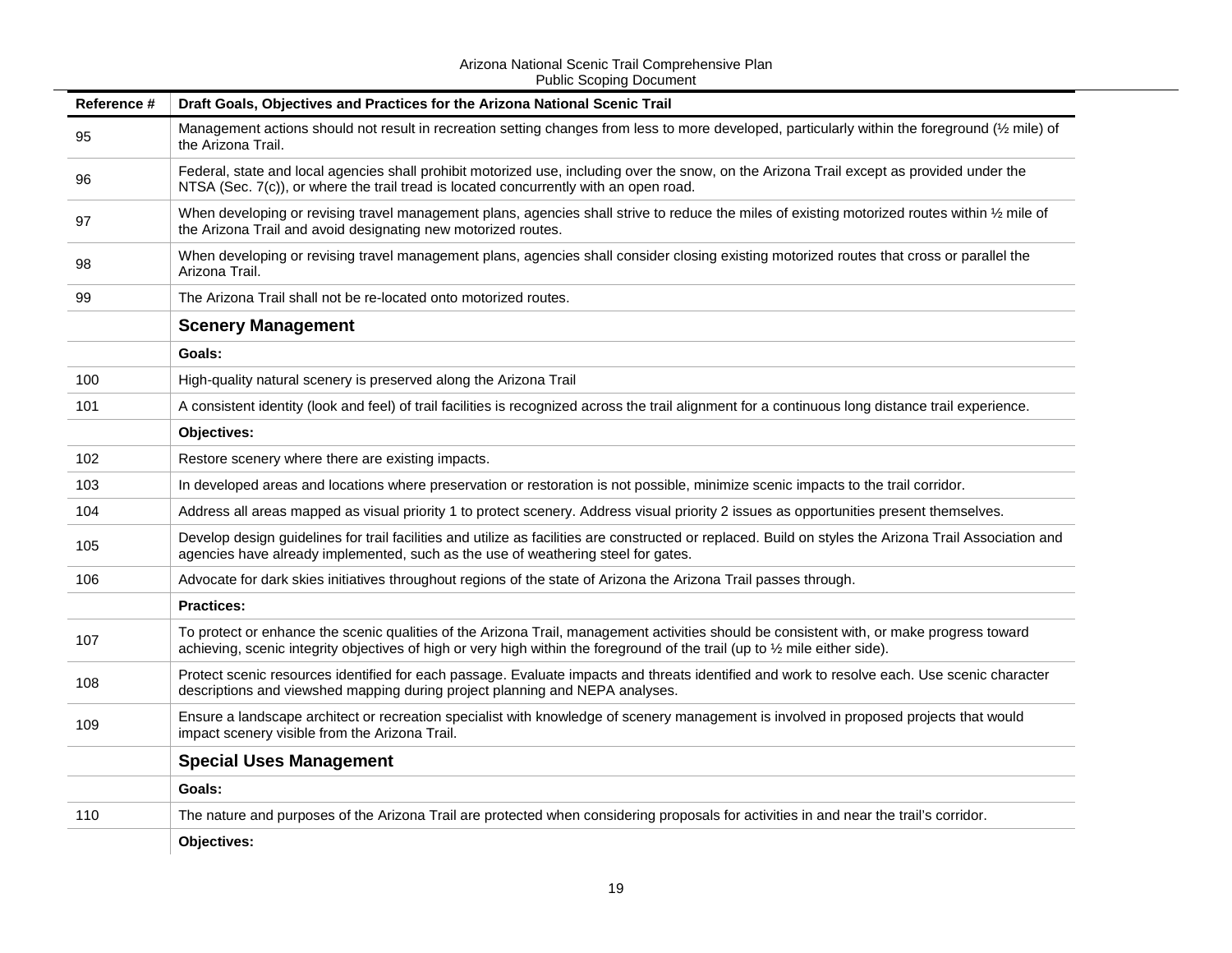| Reference # | Draft Goals, Objectives and Practices for the Arizona National Scenic Trail                                                                                                                                                                                                                                                                   |
|-------------|-----------------------------------------------------------------------------------------------------------------------------------------------------------------------------------------------------------------------------------------------------------------------------------------------------------------------------------------------|
| 111         | Evaluation of new special uses on the Arizona Trail will take into account time of year, duration of the event or authorization, potential effects on<br>trail users, and the cumulative impact of other ongoing events and special uses in that region of the Arizona Trail corridor.                                                        |
| 112         | Special use activities are coordinated with managing agency recreation/trails staff, the Arizona Trail Administrator, and the ATA, to provide for<br>proper protections and potential mitigations for the Arizona Trail and its users.                                                                                                        |
|             | <b>Practices:</b>                                                                                                                                                                                                                                                                                                                             |
| 113         | Where commercial use of the Arizona Trail is consistent with its nature and purposes, permits for the activities will be issued by the local land<br>managing agency.                                                                                                                                                                         |
| 114         | To ensure compatibility with Arizona Trail values, issue only temporary recreation special use permits in the absence of monitoring of effects of<br>the permitted activity on Arizona Trail desired conditions or objectives.                                                                                                                |
| 115         | When evaluating competitive event applications, consider whether the event objectives can be met by utilizing other trails in the area entirely or<br>partially to lessen impacts on Arizona Trail users and on the trail. Ensure monitoring and remediation requirements for physical impacts caused<br>by events are stipulated in permits. |
| 116         | Do not authorize outfitter and guide activities that would cause substantial interference with the purposes of the trail or displacement of trail<br>users.                                                                                                                                                                                   |
| 117         | New permits shall not be issued for motorized events on or crossing the Arizona Trail; existing permits should be reviewed for compatibility.                                                                                                                                                                                                 |
| 118         | Avoid placement of new utility corridors and communication facilities across the trail by choosing alternate locations. If there is no feasible<br>alternate location, co-locate with existing utility corridors and facilities.                                                                                                              |
| 119         | Bury transmission lines where feasible.                                                                                                                                                                                                                                                                                                       |
| 120         | Impacts from new utility corridors must be sufficiently mitigated to preserve and protect the nature and purposes of the trail and the long<br>distance trail experience.                                                                                                                                                                     |
| 121         | Consider trail relocation as a means of mitigation where no other alternatives exist.                                                                                                                                                                                                                                                         |
| 122         | Linear utilities and rights-of-way should be limited to a single crossing.                                                                                                                                                                                                                                                                    |
|             | <b>Heritage/Cultural Resource Management</b>                                                                                                                                                                                                                                                                                                  |
|             | Goals:                                                                                                                                                                                                                                                                                                                                        |
| 123         | Significant cultural and historical features along the Arizona Trail are preserved.                                                                                                                                                                                                                                                           |
| 124         | Culture and history is interpreted along the Arizona Trail.                                                                                                                                                                                                                                                                                   |
|             | Objectives:                                                                                                                                                                                                                                                                                                                                   |
| 125         | Conduct cultural inventories of identified cultural resources in areas where there have been no previous inventories or inventories are<br>incomplete.                                                                                                                                                                                        |
| 126         | Historic properties will be evaluated for their eligibility to the National Register of Historic Places.                                                                                                                                                                                                                                      |
| 127         | Identify and develop management recommendations for all cultural and heritage resources along the Arizona Trail. Preserve and protect<br>archaeological resources in situ where ever practical                                                                                                                                                |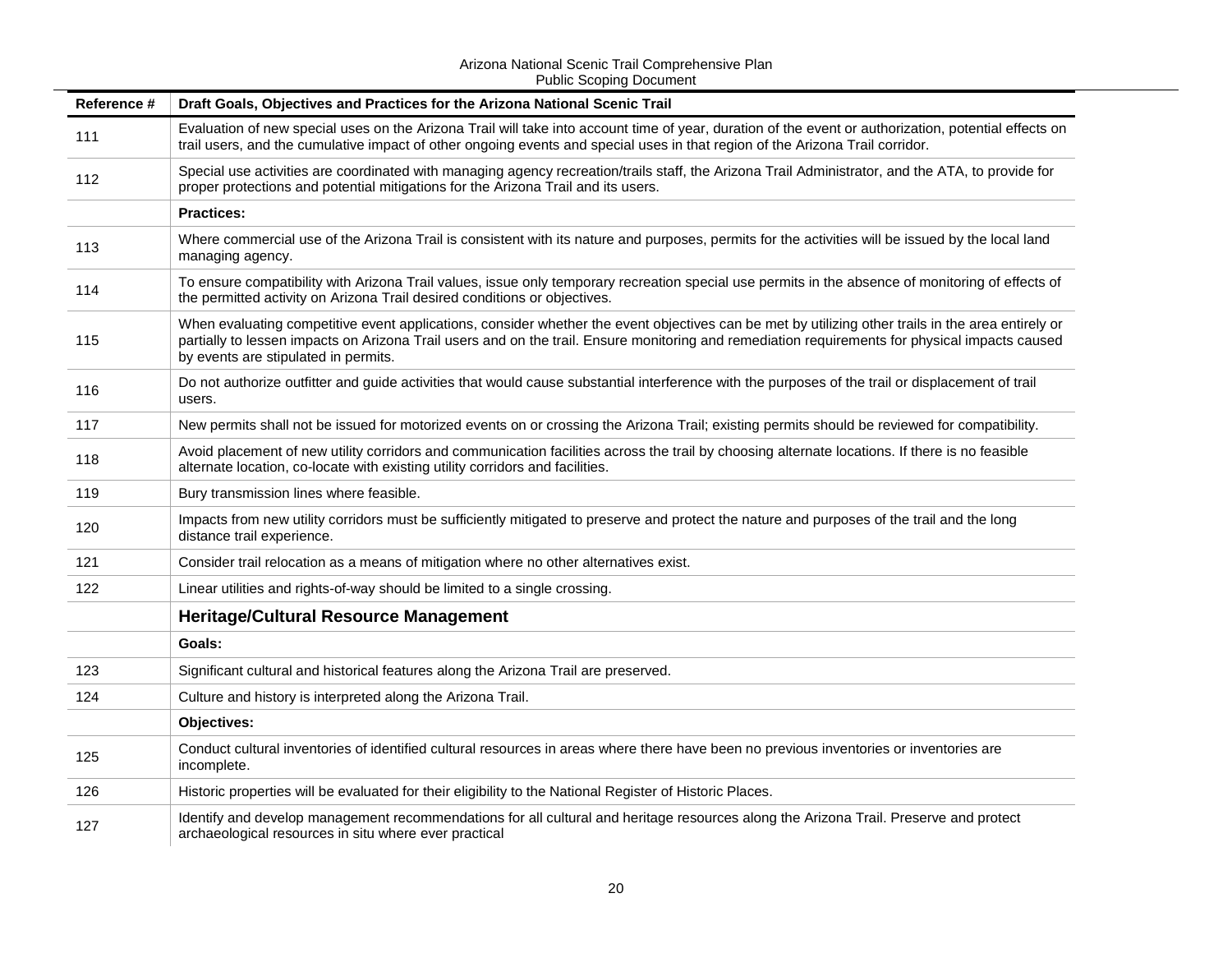| Reference # | Draft Goals, Objectives and Practices for the Arizona National Scenic Trail                                                                                                                                                                                                                                                                   |
|-------------|-----------------------------------------------------------------------------------------------------------------------------------------------------------------------------------------------------------------------------------------------------------------------------------------------------------------------------------------------|
| 128         | Develop a programmatic agreement for the long-term management of the cultural resources along the Arizona Trail in partnership with all of the<br>land managing agencies, the Arizona State Historic Preservation Office, Advisory Council on Historic Preservation and the Tribes.                                                           |
|             | <b>Practices:</b>                                                                                                                                                                                                                                                                                                                             |
| 129         | Locational and other sensitive information about archaeological sites and traditional cultural properties will be considered confidential and<br>treated in accordance with current regulations, policies and laws (National Historic Preservation Act, 36 CFR 800).                                                                          |
| 130         | Archaeological data will be managed by the land manager or land managing agency using current standards (National Historic Preservation<br>Act, 36 CFR 800).                                                                                                                                                                                  |
| 131         | Proposed ground disturbing activity conducted along the trail will be subject to review by a professional archaeologist associated with the land<br>managing agencies in consultation with the Arizona State Historic Preservation Office and associated tribe or tribes, if appropriate (National<br>Historic Preservation Act, 36 CFR 800). |
| 132         | All archaeological inventories will be conducted by archaeologists who meet the Secretary of Interior Professional Qualification Standards<br>(National Historic Preservation Act, 36 CFR 800).                                                                                                                                               |
| 133         | Encourage research to enhance knowledge; understanding and appreciation of the Arizona Trail related resources and their historical<br>significance.                                                                                                                                                                                          |
| 134         | Engage with affected tribes and communities to identify and protect areas of local ethnographic and historical interest within the Arizona Trail<br>corridor.                                                                                                                                                                                 |
| 135         | Collaborate with, tribes, communities and preservation partners to promote protection of heritage and cultural resources and to identify cultural<br>landscapes and cultural resources suitable for education interpretation and public use.                                                                                                  |
| 136         | Permit traditional practitioners to access tribal cultural properties or other important areas for ceremonial use and privacy to conduct<br>ceremonies                                                                                                                                                                                        |
| 137         | Preserve the significant visual qualities of tribal cultural properties consistent with the tribal cultural property eligibility determination.                                                                                                                                                                                               |
|             | <b>Energy and Minerals Exploration Management</b>                                                                                                                                                                                                                                                                                             |
|             | Goals:                                                                                                                                                                                                                                                                                                                                        |
| 138         | Energy and mineral exploration, development and management is consistent with the nature and purposes of the Arizona Trail.                                                                                                                                                                                                                   |
|             | <b>Objectives:</b>                                                                                                                                                                                                                                                                                                                            |
| 139         | Evaluate impacts to the Arizona Trail corridor in terms of whether they substantially interfere with the trail's nature and purposes when<br>assessing new energy and mineral development.                                                                                                                                                    |
|             | <b>Practices:</b>                                                                                                                                                                                                                                                                                                                             |
| 140         | No new surface occupancy (energy or minerals) shall occur within the Arizona Trail corridor                                                                                                                                                                                                                                                   |
| 141         | Controlled surface use stipulations shall be used within the trail corridor on federal lands and on non-federal lands where federal subsurface<br>rights exist.                                                                                                                                                                               |
| 142         | Agencies shall work with proponents and leasers to design and maintain facilities to preserve the visual integrity of the corridor and adjacent<br>area.                                                                                                                                                                                      |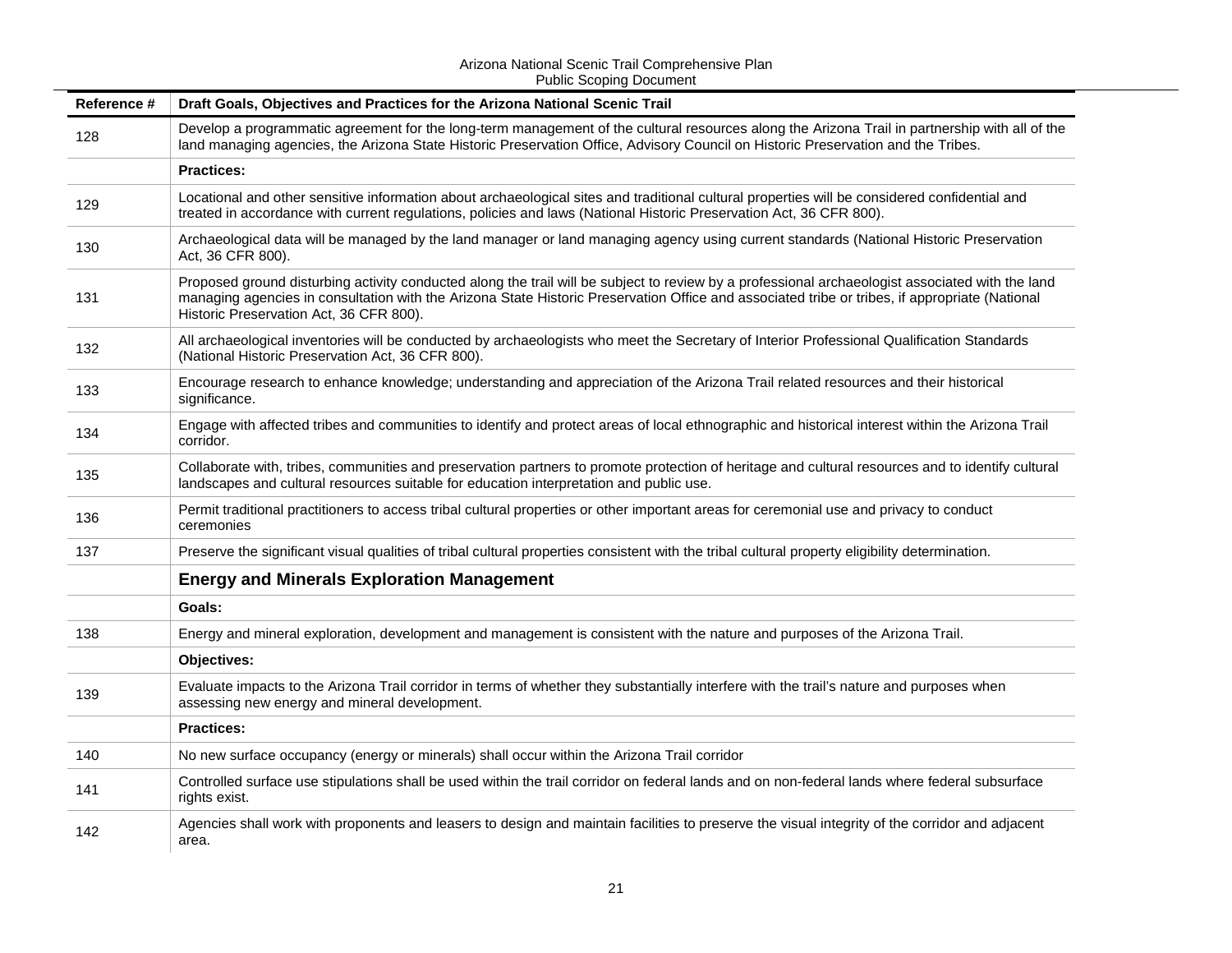| Reference # | Draft Goals, Objectives and Practices for the Arizona National Scenic Trail                                                                                                                                                                                                                                                                                                                                                                     |
|-------------|-------------------------------------------------------------------------------------------------------------------------------------------------------------------------------------------------------------------------------------------------------------------------------------------------------------------------------------------------------------------------------------------------------------------------------------------------|
| 143         | Local agencies should cooperate with existing energy and mineral operations to develop mitigation measures to minimize impacts to the<br>Arizona Trail.                                                                                                                                                                                                                                                                                         |
| 144         | Local agencies should partner with private landowners to protect the Trail corridor in areas of energy or mineral development.                                                                                                                                                                                                                                                                                                                  |
| 145         | Prioritize patented claims for land acquisition where owner is willing to sell.                                                                                                                                                                                                                                                                                                                                                                 |
|             | Wildlife, Range, and Botanical Resources Management                                                                                                                                                                                                                                                                                                                                                                                             |
|             | Goals:                                                                                                                                                                                                                                                                                                                                                                                                                                          |
| 146         | Location, use and maintenance of the Arizona Trail will be compatible with threatened, endangered, and sensitive species management.<br>Location, use and maintenance of the Arizona Trail will be compatible with threatened, endangered, sensitive, and other desired species<br>management direction, including agencies land management plans, and approved species guidance documents.                                                     |
|             | Objectives:                                                                                                                                                                                                                                                                                                                                                                                                                                     |
| 147         | Location, use and maintenance of the Arizona Trail will be compatible with existing livestock management boundaries and management<br>direction, including agencies land management plans, and approved livestock permitted authorizations and guidance documents.                                                                                                                                                                              |
| 148         | Noxious weed inventories/spread and treatment would be coordinated across jurisdictions and implemented by local agencies through their<br>weed management plans.                                                                                                                                                                                                                                                                               |
| 149         | Mitigate conflicts between trail use and livestock movements within the trail corridor.                                                                                                                                                                                                                                                                                                                                                         |
|             | <b>Practices:</b>                                                                                                                                                                                                                                                                                                                                                                                                                               |
| 150         | Vegetation may be managed to conserve wildlife. Habitat improvements are generally complimentary to the Arizona Trail visual management<br>and recreation opportunity spectrum guidance. However, habitat management necessary for the protection of threatened or endangered<br>species will take precedence. An inventory of proposed, endangered, threatened and sensitive species within the trail corridor is conducted and<br>maintained. |
| 151         | To enhance the Arizona Trail environment, wildlife and fish habitat improvements for sensitive species and desirable native species are<br>allowed. Existing wildlife openings, such as meadows, may be maintained provided there is no conflict with land use plans. Expansion of<br>existing openings and/or creation of new openings may occur when compatible with Arizona Trail values by using compatible methods.                        |
| 152         | Consider seasonal closures, restrictions, or designation of "no stopping zones" in segments of the Arizona Trail for the purposes of threatened,<br>endangered or sensitive species protection when deemed necessary by monitoring and if no other mitigation is feasible. If seasonal closures or<br>restrictions are required, alternative temporary routes shall be identified and clearly marked.                                           |
| 153         | Comply with managing agency restrictions on use of goats or sheep for pack livestock to protect bighorn sheep populations.                                                                                                                                                                                                                                                                                                                      |
| 154         | Construct range improvements within the Arizona Trail corridor only if no other locations are practicable or, in the case of water improvements,<br>strive to develop improvements that will be accessible to pack and saddle stock through agreements with permittees/lessees.                                                                                                                                                                 |
| 155         | Where signage on livestock gates is not effective, consider installation of pedestrian gates and/or mountain bike cattleguards or the installation<br>of self-closing gates.                                                                                                                                                                                                                                                                    |
|             | <b>Forest Health and Restoration Management</b>                                                                                                                                                                                                                                                                                                                                                                                                 |
|             | Goals:                                                                                                                                                                                                                                                                                                                                                                                                                                          |
|             |                                                                                                                                                                                                                                                                                                                                                                                                                                                 |